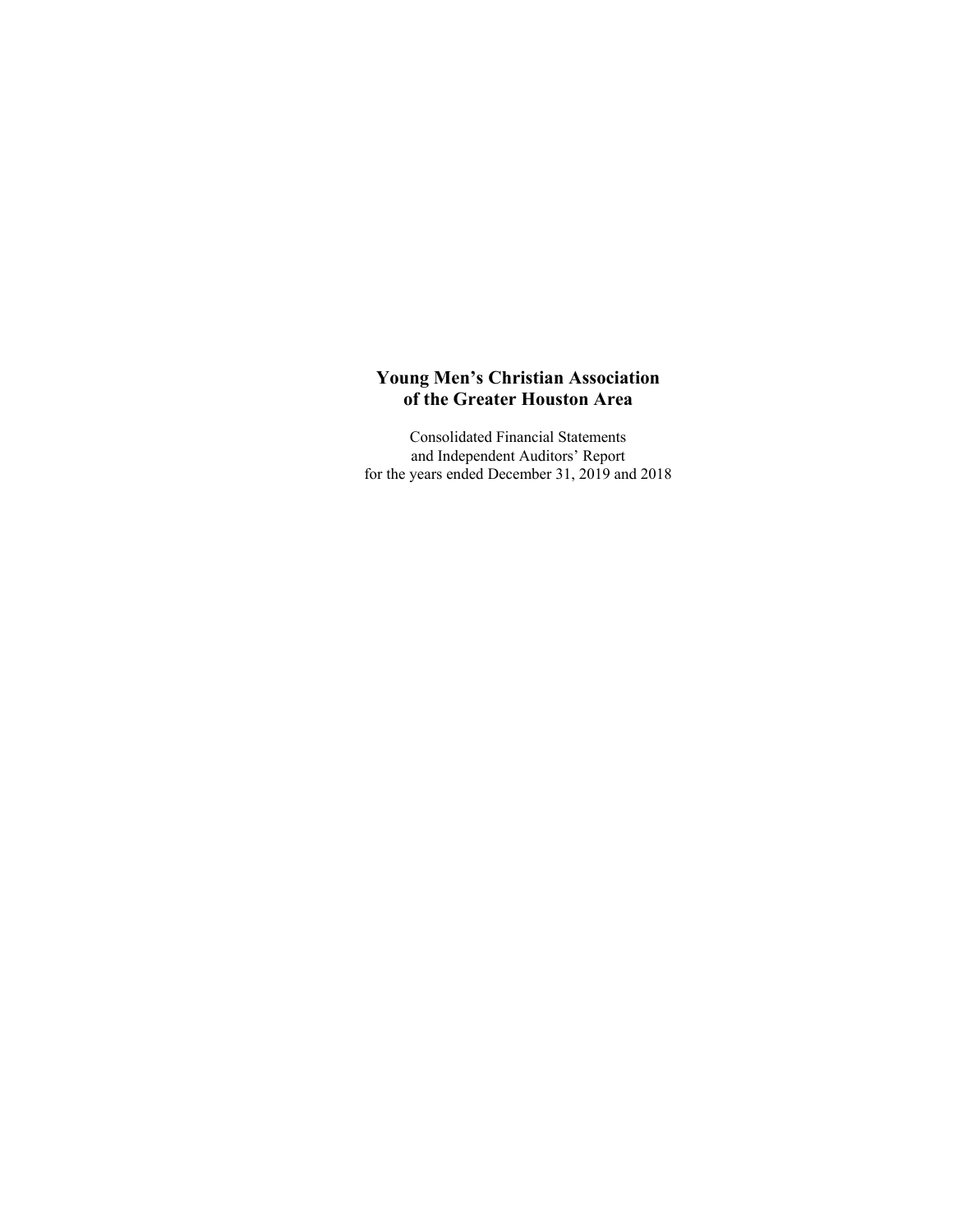Table of Contents

|                                                                                           | Page |
|-------------------------------------------------------------------------------------------|------|
| <b>Independent Auditors' Report</b>                                                       | 1    |
| <b>Financial Statements:</b>                                                              |      |
| Consolidated Statements of Financial Position as of December 31, 2019 and 2018            | 3    |
| Consolidated Statement of Activities for the year ended December 31, 2019                 | 4    |
| Consolidated Statement of Activities for the year ended December 31, 2018                 | 5    |
| Consolidated Statement of Functional Expenses for the year ended December 31, 2019        | 6    |
| Consolidated Statement of Functional Expenses for the year ended December 31, 2018        | 7    |
| Consolidated Statements of Cash Flows for the years ended December 31, 2019 and 2018      | 8    |
| Notes to Consolidated Financial Statements for the years ended December 31, 2019 and 2018 | 10   |
| <b>Supplementary Information:</b>                                                         |      |
| Consolidating Statement of Financial Position as of December 31, 2019                     | 23   |
| Consolidating Statement of Activities for the year ended December 31, 2019                | 24   |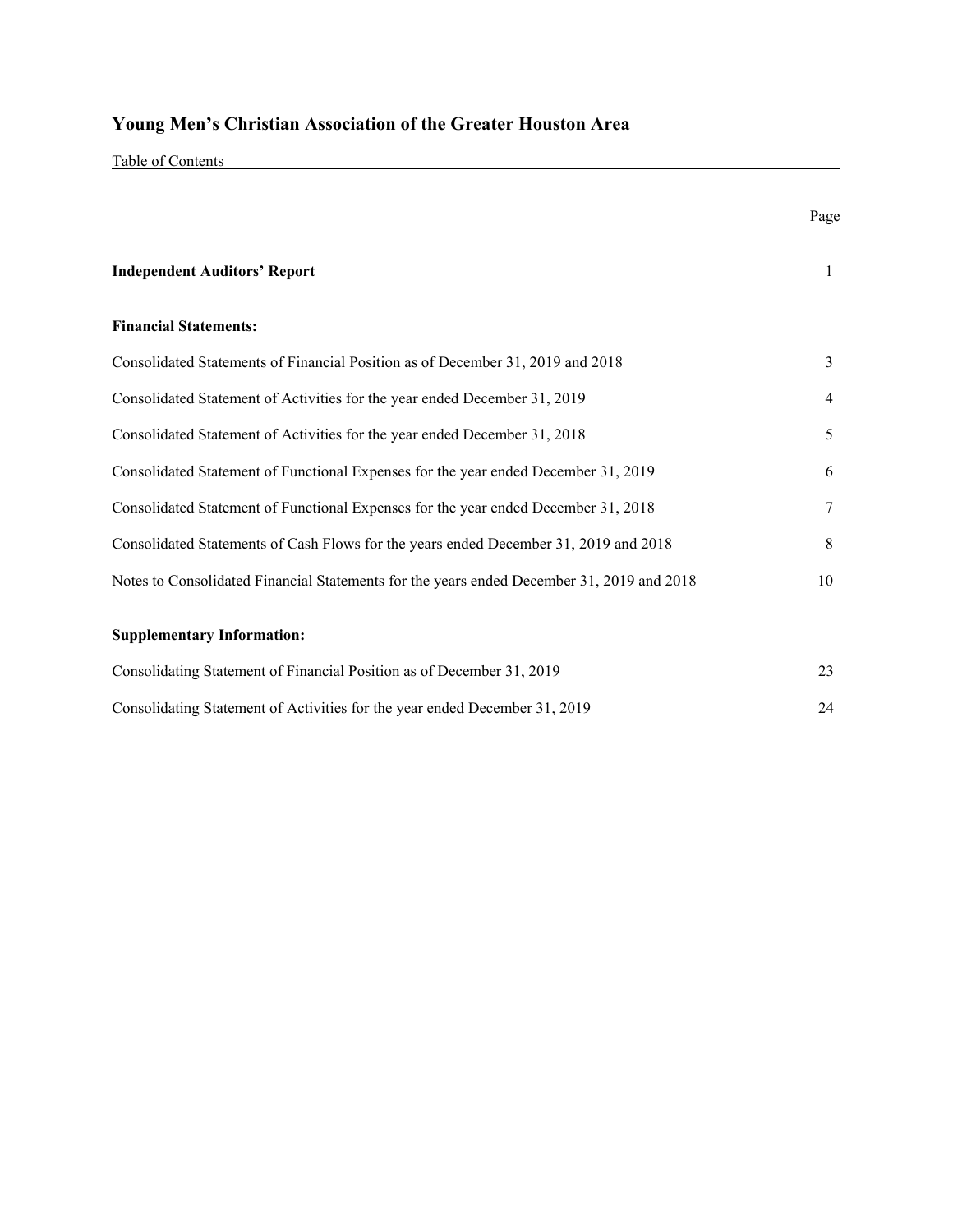

#### **Independent Auditors' Report**

To the Board of Directors of Young Men's Christian Association of the Greater Houston Area:

#### **Report on the Financial Statements**

We have audited the accompanying financial statements of Young Men's Christian Association of the Greater Houston Area (the YMCA) and its affiliate, YMCA of the Greater Houston Area Endowment Foundation (collectively the Association), which comprise the consolidated statements of financial position as of December 31, 2019 and 2018 the related consolidated statements of activities, of functional expenses, and of cash flows for the years then ended, and the related notes to the financial statements.

#### *Management's Responsibility for the Financial Statements*

Management is responsible for the preparation and fair presentation of these financial statements in accordance with accounting principles generally accepted in the United States of America; this includes the design, implementation, and maintenance of internal control relevant to the preparation and fair presentation of financial statements that are free from material misstatement, whether due to fraud or error.

#### *Auditors' Responsibility*

Our responsibility is to express an opinion on these financial statements based on our audits. We conducted our audits in accordance with auditing standards generally accepted in the United States of America and the standards applicable to financial audits contained in *Government Auditing Standards,* issued by the Comptroller General of the United States. Those standards require that we plan and perform our audits to obtain reasonable assurance about whether the financial statements are free from material misstatement.

An audit involves performing procedures to obtain audit evidence about the amounts and disclosures in the financial statements. The procedures selected depend on the auditors' judgment, including the assessment of the risks of material misstatement of the financial statements, whether due to fraud or error. In making those risk assessments, the auditor considers internal control relevant to the entity's preparation and fair presentation of the financial statements in order to design audit procedures that are appropriate in the circumstances, but not for the purpose of expressing an opinion on the effectiveness of the entity's internal control. Accordingly, we express no such opinion. An audit also includes evaluating the appropriateness of accounting policies used and the reasonableness of significant accounting estimates made by management, as well as evaluating the overall presentation of the financial statements.

We believe that the audit evidence we have obtained is sufficient and appropriate to provide a basis for our audit opinion.

#### *Opinion*

In our opinion, the financial statements referred to above present fairly, in all material respects, the consolidated financial position of the Association as of December 31, 2019 and 2018 and the changes in its net assets and its cash flows for the years then ended in accordance with accounting principles generally accepted in the United States of America.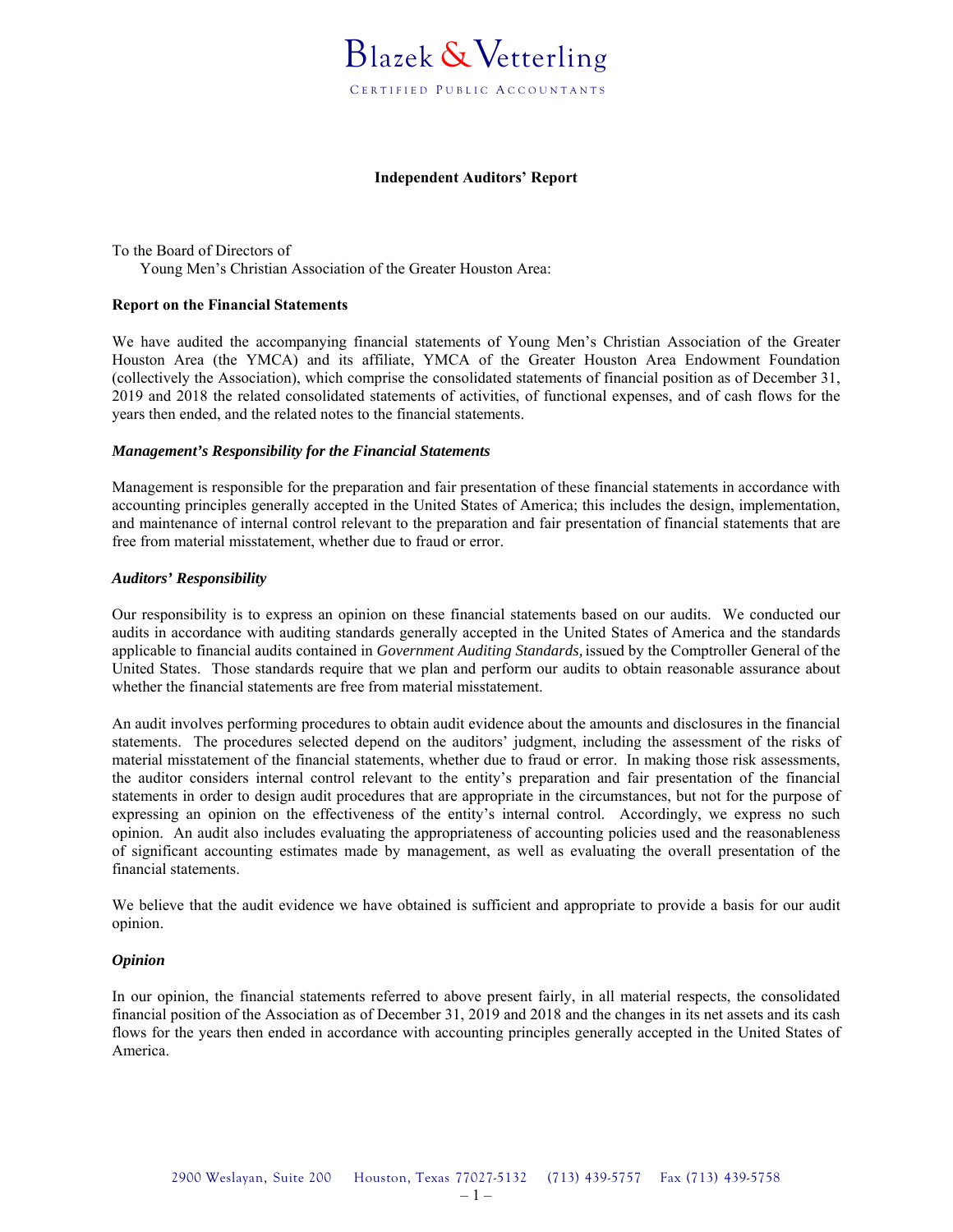#### *Supplementary Information*

Our audit was conducted for the purpose of forming an opinion on the financial statements as a whole. The accompanying supplementary information included in the consolidating statement of financial position as of December 31, 2019 and consolidating statement of activities for the year ended December 31, 2019 is presented for purposes of additional analysis and is not a required part of the financial statements. Such information is the responsibility of management and was derived from and relates directly to the underlying accounting and other records used to prepare the financial statements. The information has been subjected to the auditing procedures applied in the audit of the financial statements and certain additional procedures, including comparing and reconciling such information directly to the underlying accounting and other records used to prepare the financial statements or to the financial statements themselves, and other additional procedures in accordance with auditing standards generally accepted in the United States of America. In our opinion, the information is fairly stated, in all material respects, in relation to the financial statements as a whole.

#### **Report Required by Government Auditing Standards**

In accordance with *Government Auditing Standards*, we have also issued our report dated April 20, 2020 on our consideration of the Association's internal control over financial reporting and on our tests of its compliance with certain provisions of laws, regulations, contracts, and grant agreements and other matters. The purpose of that report is solely to describe the scope of our testing of internal control over financial reporting and compliance and the results of that testing, and not to provide an opinion on the effectiveness of the Association's internal control over financial reporting or on compliance. That report is an integral part of an audit performed in accordance with *Government Auditing Standards* in considering the Association's internal control over financial reporting and compliance.

Blazek & Vetterling

April 20, 2020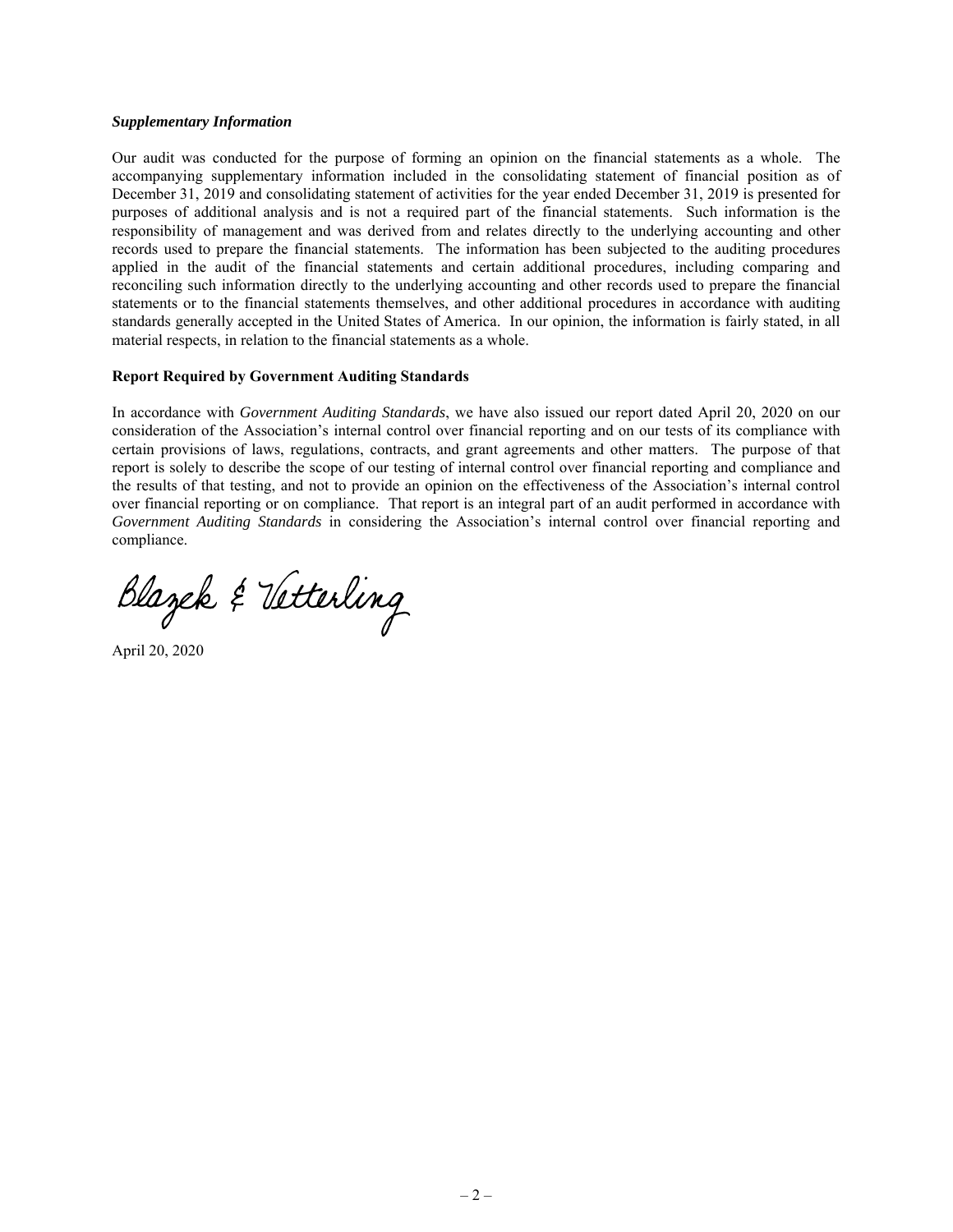Consolidated Statements of Financial Position as of December 31, 2019 and 2018

|                                                                                                                                                                                                                                                                                                                                                                                                                    | 2019                                                                                                                                          | 2018                                                                                                                                          |
|--------------------------------------------------------------------------------------------------------------------------------------------------------------------------------------------------------------------------------------------------------------------------------------------------------------------------------------------------------------------------------------------------------------------|-----------------------------------------------------------------------------------------------------------------------------------------------|-----------------------------------------------------------------------------------------------------------------------------------------------|
| ASSETS                                                                                                                                                                                                                                                                                                                                                                                                             |                                                                                                                                               |                                                                                                                                               |
| Cash<br>Accounts receivable<br>Interest receivable<br>Contributions receivable, net (Note 4)<br>Prepaid expenses and other assets<br>Land and buildings held for sale<br>Investments (Notes 5 and 6)<br>Bond proceeds held in trust (Note 10)<br>Right to use facilities (Note 7)<br>Operating lease right-of-use assets (Note 8)<br>Derivative agreements (Note 6)<br>Property and equipment, net (Notes 8 and 9) | \$<br>1,795,687<br>564,577<br>235,341<br>12,622,219<br>2,063,791<br>264,594<br>57,628,679<br>5,670,000<br>3,244,419<br>534,258<br>243,608,984 | \$<br>1,936,494<br>599,902<br>248,241<br>9,887,383<br>1,532,018<br>1,526,660<br>62,628,940<br>5,670,000<br>3,437,281<br>62,986<br>238,772,851 |
| <b>TOTAL ASSETS</b>                                                                                                                                                                                                                                                                                                                                                                                                | \$328,232,549                                                                                                                                 | \$326,302,756                                                                                                                                 |
| <b>LIABILITIES AND NET ASSETS</b><br>Liabilities:<br>Accounts payable<br>Grant reversion payable<br>Construction payable<br>Accrued expenses<br>Finance lease liabilities (Note 8)<br>Operating lease liabilities (Note 8)<br>Deferred contract revenue<br>Bonds payable, net (Note 10)<br><b>Total liabilities</b><br>Contingencies (Note 14)                                                                     | \$<br>3,977,721<br>45,186<br>2,795,436<br>4,224,359<br>534,258<br>2,410,352<br>132,229,588<br>146,216,900                                     | \$<br>3,522,155<br>1,212,502<br>5,151,409<br>2,439,294<br>3,339,735<br>1,426,216<br>131,720,564<br>148,811,875                                |
|                                                                                                                                                                                                                                                                                                                                                                                                                    |                                                                                                                                               |                                                                                                                                               |
| Net assets (Note 13):<br>Without donor restrictions (Note 11)<br>With donor restrictions (Note 12)<br>Total net assets                                                                                                                                                                                                                                                                                             | 167,776,965<br>14,238,684<br>182,015,649                                                                                                      | 158,977,355<br>18,513,526<br>177,490,881                                                                                                      |
| TOTAL LIABILITIES AND NET ASSETS                                                                                                                                                                                                                                                                                                                                                                                   | \$328,232,549                                                                                                                                 | \$326,302,756                                                                                                                                 |
|                                                                                                                                                                                                                                                                                                                                                                                                                    |                                                                                                                                               |                                                                                                                                               |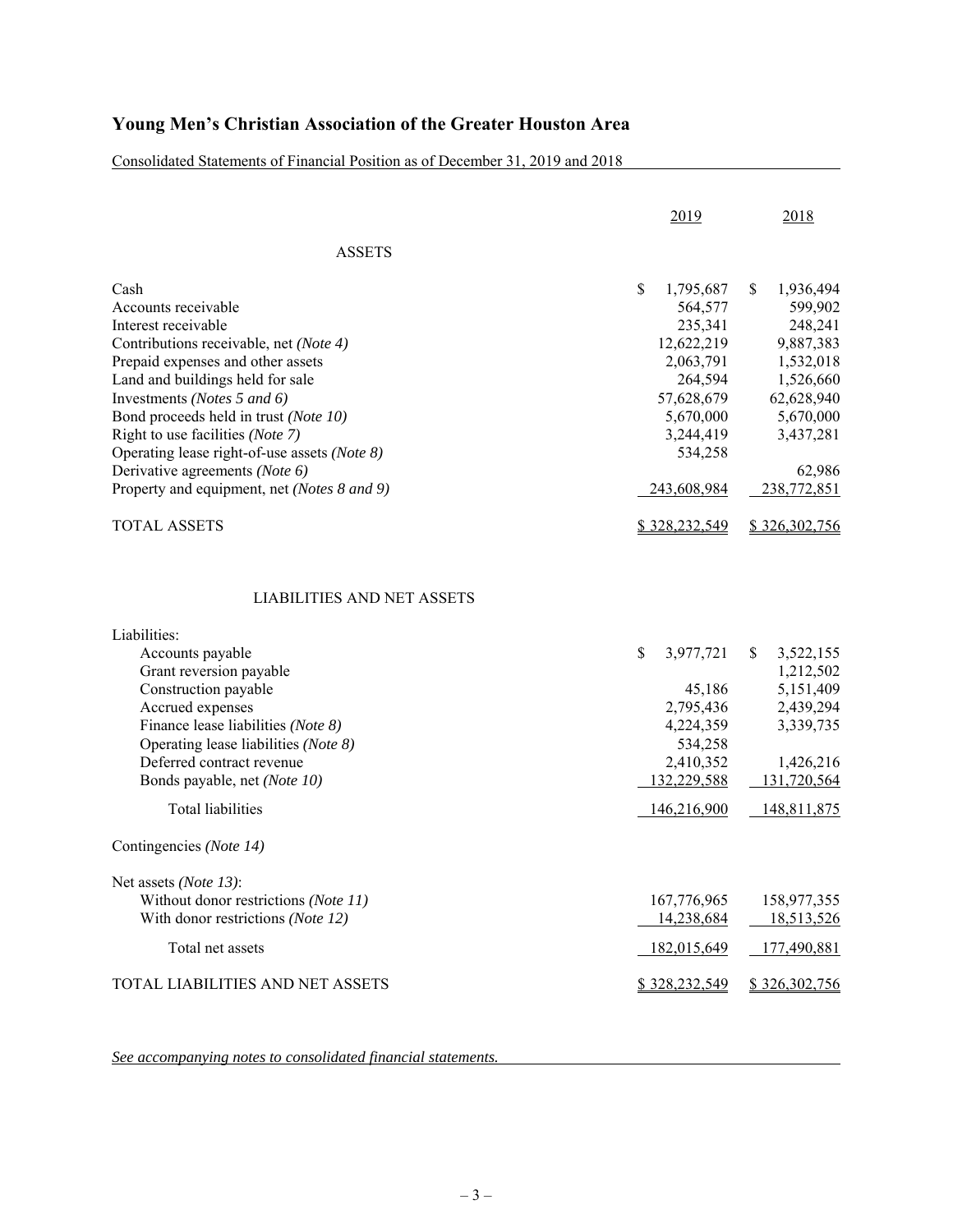Consolidated Statement of Activities for the year ended December 31, 2019

|                                                 | WITHOUT DONOR<br><b>RESTRICTIONS</b> | WITH DONOR<br><b>RESTRICTIONS</b> | <b>TOTAL</b>       |
|-------------------------------------------------|--------------------------------------|-----------------------------------|--------------------|
| <b>OPERATING REVENUE:</b>                       |                                      |                                   |                    |
| Contracts revenue:                              |                                      |                                   |                    |
| Membership                                      | S<br>56,815,023                      |                                   | 56,815,023<br>\$   |
| Program                                         | 33,397,921                           |                                   | 33,397,921         |
| Other contract services                         | 2,897,122                            |                                   | 2,897,122          |
| Contributions:                                  |                                      |                                   |                    |
| Government agencies (Note 14)                   |                                      | \$<br>21,633,987                  | 21,633,987         |
| In-kind                                         | 303,353                              | 7,277,248                         | 7,580,601          |
| United Way                                      | 2,329,366                            |                                   | 2,329,366          |
| Other                                           | 1,894,324                            | 9,196,163                         | 11,090,487         |
| Land grant reversion                            | (458,000)                            |                                   | (458,000)          |
| Loss on valuation of contributions receivable   |                                      | (500,000)                         | (500,000)          |
| Special events                                  | 1,386,337                            |                                   | 1,386,337          |
| Direct donor benefit costs                      | (464, 221)                           |                                   | (464, 221)         |
| Net investment return                           | 4,284,149                            | 586,032                           | 4,870,181          |
| Net gain on sale of property and equipment      | 2,497,003                            |                                   | 2,497,003          |
| Other income                                    | 446,836                              |                                   | 446,836            |
| Total operating revenue                         | 105,329,213                          | 38,193,430                        | 143,522,643        |
| Net assets released from restrictions:          |                                      |                                   |                    |
|                                                 |                                      |                                   |                    |
| Capital expenditures                            | 11,976,514                           | (11, 976, 514)                    |                    |
| Expenditure for program purposes                | 27,483,529                           | (27, 483, 529)                    |                    |
| Expiration of time restrictions                 | 3,008,229                            | (3,008,229)                       |                    |
| Total                                           | 147,797,485                          | (4,274,842)                       | 143,522,643        |
| <b>OPERATING EXPENSES:</b>                      |                                      |                                   |                    |
| Program services:                               |                                      |                                   |                    |
| <b>Healthy Living</b>                           | 55,727,498                           |                                   | 55,727,498         |
| Youth Development                               | 40,160,937                           |                                   | 40,160,937         |
| Social Responsibility                           | 23,690,051                           |                                   | 23,690,051         |
| Total program services                          | 119,578,486                          |                                   | 119,578,486        |
| Management and general                          | 16,625,840                           |                                   | 16,625,840         |
| Fundraising                                     | 2,249,715                            |                                   | 2,249,715          |
|                                                 |                                      |                                   |                    |
| Total operating expenses                        | 138,454,041                          |                                   | 138,454,041        |
| Changes in net assets from operating activities | 9,343,444                            | (4,274,842)                       | 5,068,602          |
| Loss on early extinguishment of debt (Note 10)  | (2,591,963)                          |                                   | (2,591,963)        |
| Change in value of derivative agreements        | (62,986)                             |                                   | (62,986)           |
| Net results of involuntary conversion (Note 16) | 2,111,115                            |                                   | 2,111,115          |
|                                                 |                                      |                                   |                    |
| <b>CHANGES IN NET ASSETS</b>                    | 8,799,610                            | (4,274,842)                       | 4,524,768          |
| Net assets, beginning of year                   | 158,977,355                          | <u>18,513,526</u>                 | <u>177,490,881</u> |
| Net assets, end of year                         | \$167,776,965                        | 14,238,684                        | \$182,015,649      |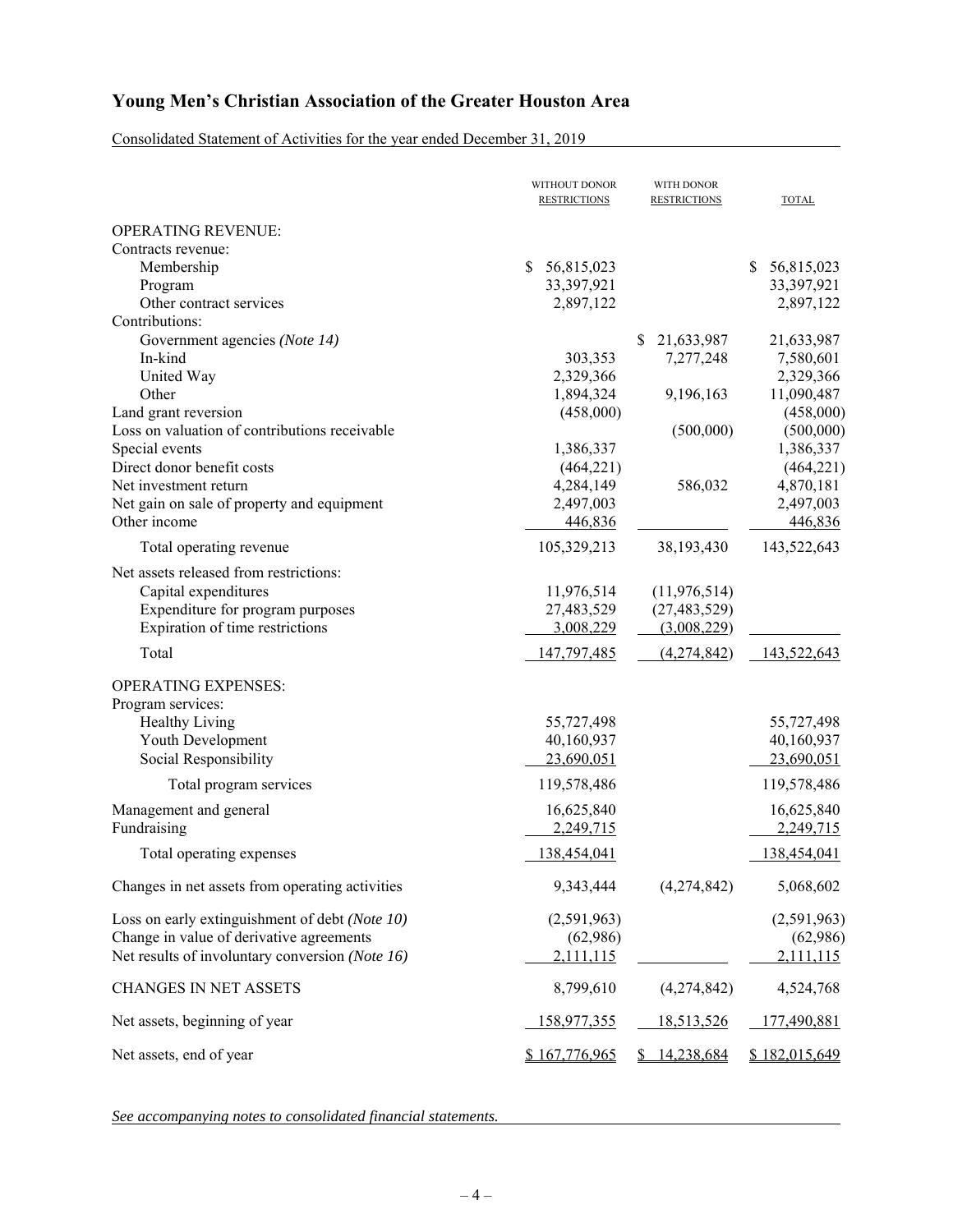Consolidated Statement of Activities for the year ended December 31, 2018

|                                                 | WITHOUT DONOR<br><b>RESTRICTIONS</b> | WITH DONOR<br><b>RESTRICTIONS</b> | <b>TOTAL</b>                |
|-------------------------------------------------|--------------------------------------|-----------------------------------|-----------------------------|
| <b>OPERATING REVENUE:</b>                       |                                      |                                   |                             |
| Contract revenue:                               |                                      |                                   |                             |
| Membership                                      | S<br>54,915,659                      |                                   | <sup>\$</sup><br>54,915,659 |
| Program                                         | 33,997,731                           |                                   | 33,997,731                  |
| Other contract services                         | 2,210,010                            |                                   | 2,210,010                   |
| Contributions:                                  |                                      |                                   |                             |
| Government agencies (Note 14)                   |                                      | \$<br>13,340,513                  | 13,340,513                  |
| In-kind                                         | 88,989                               | 7,666,397                         | 7,755,386                   |
| United Way                                      | 2,806,277                            |                                   | 2,806,277                   |
| Other                                           | 2,986,325                            | 12,069,757                        | 15,056,082                  |
| Special events                                  | 1,135,866                            |                                   | 1,135,866                   |
| Direct donor benefit costs                      | (445, 846)                           |                                   | (445, 846)                  |
| Net investment return                           | 15,619                               | (124,099)                         | (108, 480)                  |
| Net gain on sale of property and equipment      | 3,639,602                            |                                   | 3,639,602                   |
| Other income                                    | 409,201                              |                                   | 409,201                     |
| Total operating revenue                         | 101,759,433                          | 32,952,568                        | 134,712,001                 |
| Net assets released from restrictions:          |                                      |                                   |                             |
| Capital expenditures                            | 29,915                               | (29, 915)                         |                             |
| Expenditure for program purposes                | 19,938,605                           | (19,938,605)                      |                             |
| Expiration of time restrictions                 | 1,852,615                            | (1,852,615)                       |                             |
| Total                                           | 123,580,568                          | 11,131,433                        | 134,712,001                 |
|                                                 |                                      |                                   |                             |
| <b>OPERATING EXPENSES:</b>                      |                                      |                                   |                             |
| Program services:                               |                                      |                                   |                             |
| <b>Healthy Living</b>                           | 52,381,120                           |                                   | 52,381,120                  |
| Youth Development<br>Social Responsibility      | 37,227,784<br>18,358,981             |                                   | 37,227,784<br>18,358,981    |
|                                                 |                                      |                                   |                             |
| Total program services                          | 107,967,885                          |                                   | 107,967,885                 |
| Management and general                          | 13,668,490                           |                                   | 13,668,490                  |
| Fundraising                                     | 2,200,043                            |                                   | 2,200,043                   |
| Total operating expenses                        | 123,836,418                          |                                   | 123,836,418                 |
| Changes in net assets from operating activities | (255, 850)                           | 11,131,433                        | 10,875,583                  |
| Change in value of derivative agreements        | 405,215                              |                                   | 405,215                     |
| Net results of involuntary conversion (Note 16) | 6,931,150                            |                                   |                             |
|                                                 |                                      |                                   | 6,931,150                   |
| <b>CHANGES IN NET ASSETS</b>                    | 7,080,515                            | 11,131,433                        | 18,211,948                  |
| Net assets, beginning of year                   | 151,896,840                          | 7,382,093                         | 159,278,933                 |
| Net assets, end of year                         | \$158,977,355                        | 18,513,526                        | \$177,490,881               |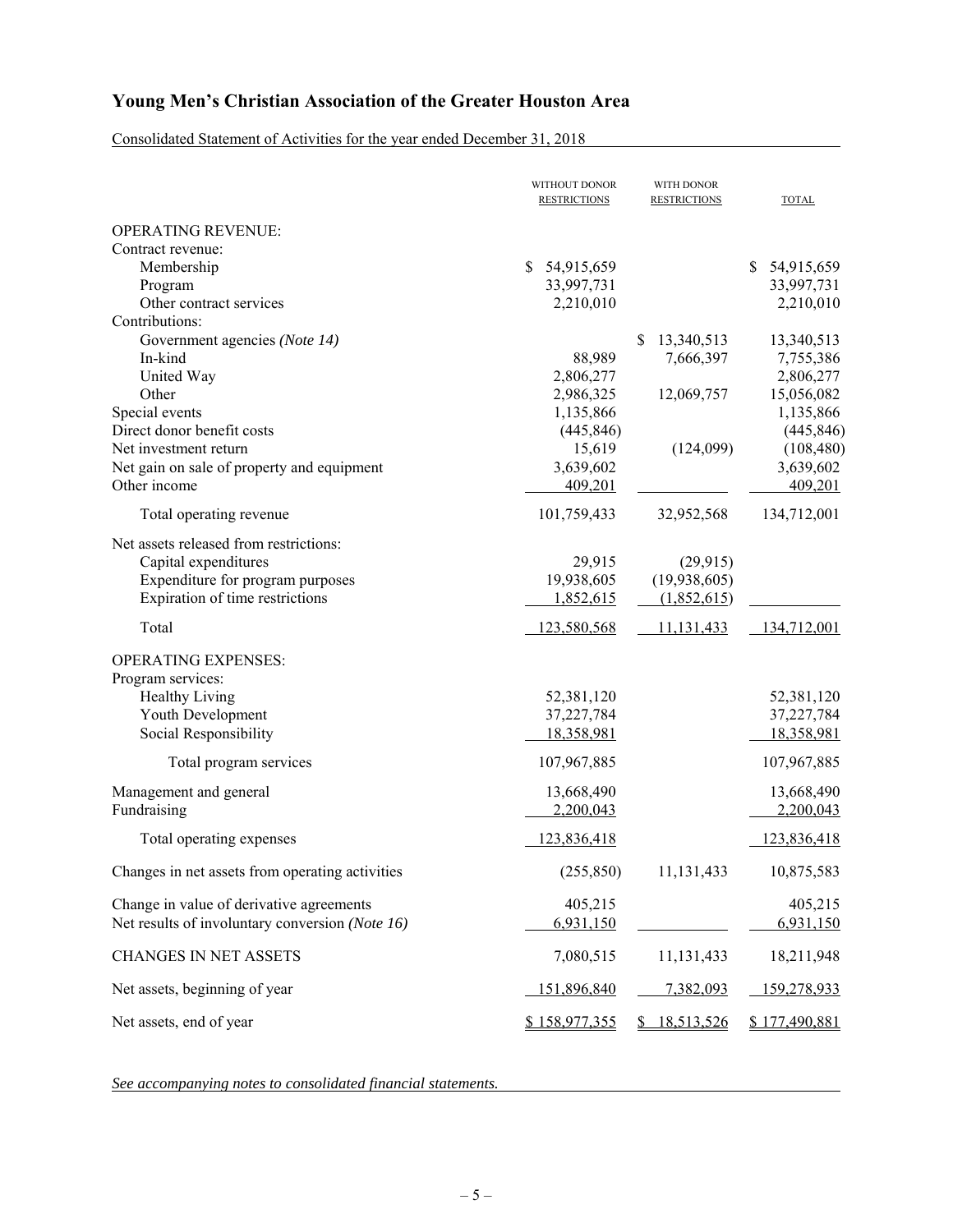### Consolidated Statement of Functional Expenses for the year ended December 31, 2019

| <b>EXPENSES</b>                                                  | <b>HEALTHY</b><br><b>LIVING</b> | YOUTH<br>DEVELOPMENT | <b>SOCIAL</b><br><b>RESPONSIBILITY</b> | <b>TOTAL</b><br><b>PROGRAM</b><br><b>SERVICES</b> | <b>MANAGEMENT</b><br><b>AND</b><br><b>GENERAL</b> | <b>FUNDRAISING</b>        | <b>TOTAL</b>      |
|------------------------------------------------------------------|---------------------------------|----------------------|----------------------------------------|---------------------------------------------------|---------------------------------------------------|---------------------------|-------------------|
| Salaries, related taxes, and benefits                            | 24,684,110 \$                   | 25,882,021           | 8,543,352<br><sup>S</sup>              | 59,109,483 \$<br>S.                               | 8,148,565                                         | 1,661,772<br><sup>S</sup> | 68,919,820        |
| Occupancy                                                        | 11,762,397                      | 2,366,145            | 632,036                                | 14,760,578                                        | 991,626                                           | 32,540                    | 15,784,744        |
| Depreciation and amortization                                    | 10,016,797                      | 1,095,057            | 25,996                                 | 11,137,850                                        | 472,225                                           | 23,267                    | 11,633,342        |
| Supplies                                                         | 2,130,342                       | 6,687,028            | 623,811                                | 9,441,181                                         | 69,532                                            | 48,652                    | 9,559,365         |
| Allocations to service providers                                 |                                 |                      | 8,685,770                              | 8,685,770                                         |                                                   |                           | 8,685,770         |
| Professional fees and contract services                          | 1,597,648                       | 1,474,930            | 288,506                                | 3,361,084                                         | 1,919,046                                         | 219,646                   | 5,499,776         |
| Interest expense                                                 | 3,008,120                       | 1,156,970            | 462,788                                | 4,627,878                                         | 675,743                                           |                           | 5,303,621         |
| Specific assistance to individuals                               |                                 |                      | 3,531,353                              | 3,531,353                                         |                                                   |                           | 3,531,353         |
| Communications                                                   | 1,060,983                       | 78,400               | 25,577                                 | 1,164,960                                         | 1,178,577                                         | 38,934                    | 2,382,471         |
| Travel and transportation                                        | 189,907                         | 851,553              | 521,027                                | 1,562,487                                         | 432,945                                           | 74,355                    | 2,069,787         |
| Printing, publication, and promotion                             | 135,007                         | 41,382               | 25,815                                 | 202,204                                           | 1,323,084                                         | 358                       | 1,525,646         |
| Equipment rental and maintenance                                 | 426,313                         | 46,844               | 16,824                                 | 489,981                                           | 425,688                                           |                           | 915,669           |
| Membership dues                                                  | 591,962                         | 4,350                | 37,235                                 | 633,547                                           | 66,549                                            | 17,413                    | 717,509           |
| Professional development and staff training                      | 42,570                          | 136,290              | 15,938                                 | 194,798                                           | 375,463                                           | 8,613                     | 578,874           |
| Camping activity supplies                                        |                                 | 328,703              | 248,726                                | 577,429                                           |                                                   |                           | 577,429           |
| Bad debt expense                                                 |                                 |                      |                                        |                                                   | 468,394                                           |                           | 468,394           |
| Conferences, conventions, and meetings                           | 49,376                          | 3,611                | 51                                     | 53,038                                            | 47,163                                            | 124,099                   | 224,300           |
| Other                                                            | 31,966                          | 7,653                | 5,246                                  | 44,865                                            | 31,240                                            | 66                        | 76,171            |
| Total expenses                                                   | 55,727,498                      | 40,160,937           | 23,690,051                             | \$119,578,486                                     | 16,625,840<br>S.                                  | 2,249,715                 | 138,454,041       |
| Expenses on involuntary conversion<br>Direct donor benefit costs |                                 |                      |                                        |                                                   |                                                   |                           | 71,432<br>464,221 |
| Total                                                            |                                 |                      |                                        |                                                   |                                                   |                           | \$138,989,694     |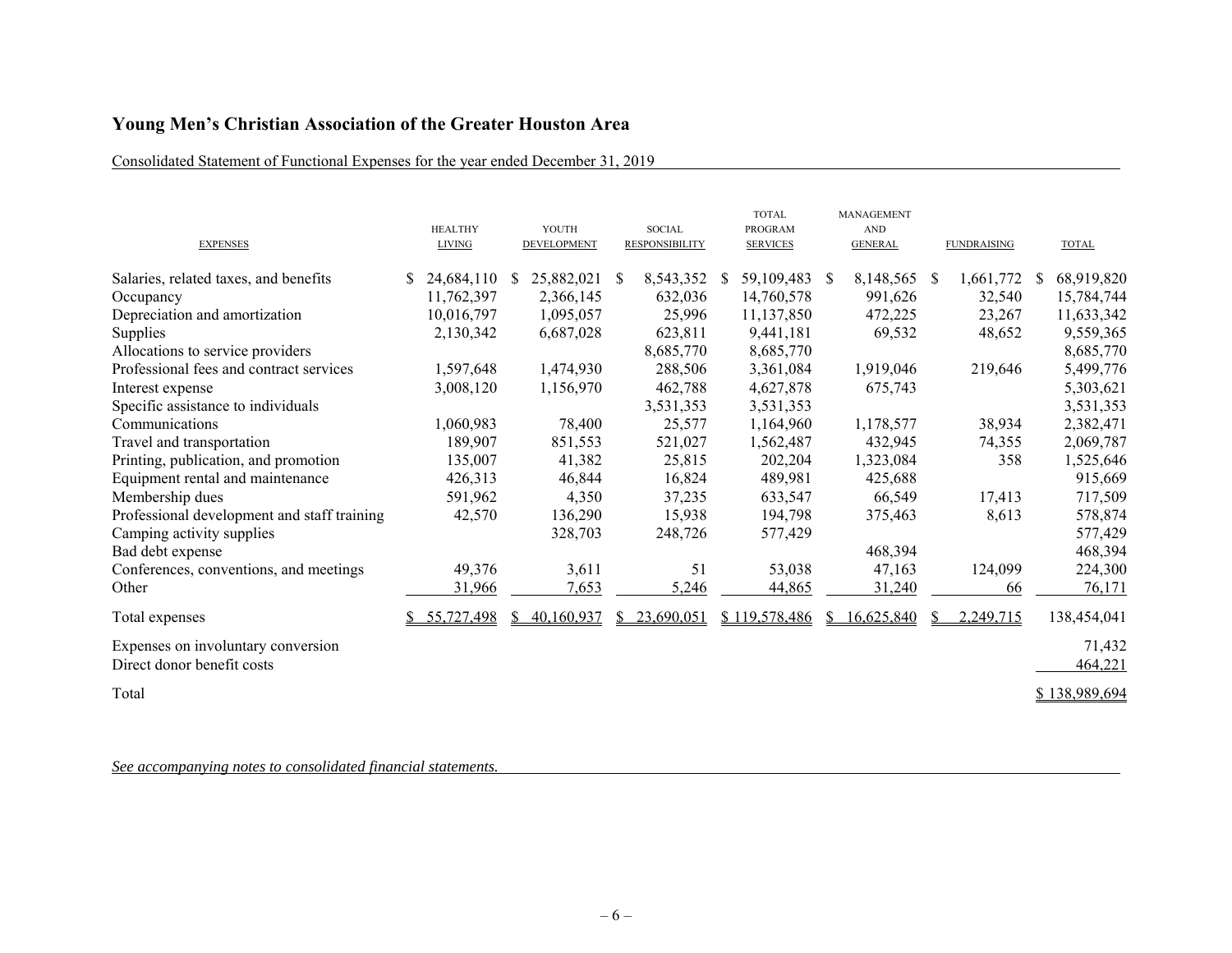### Consolidated Statement of Functional Expenses for the year ended December 31, 2018

| <b>EXPENSES</b>                             | <b>HEALTHY</b><br><b>LIVING</b> | YOUTH<br>DEVELOPMENT | <b>SOCIAL</b><br><b>RESPONSIBILITY</b> | <b>TOTAL</b><br><b>PROGRAM</b><br><b>SERVICES</b> | <b>MANAGEMENT</b><br><b>AND</b><br><b>GENERAL</b> | <b>FUNDRAISING</b> | <b>TOTAL</b>  |
|---------------------------------------------|---------------------------------|----------------------|----------------------------------------|---------------------------------------------------|---------------------------------------------------|--------------------|---------------|
| Salaries, related taxes, and benefits       | 22,939,354                      | 23,219,875<br>-S     | 7,118,469<br>-S                        | 53,277,698 \$<br><sup>S</sup>                     | 6,794,661                                         | 1,338,236<br>- \$  | 61,410,595    |
| Occupancy                                   | 11,791,566                      | 2,410,645            | 601,300                                | 14,803,511                                        | 1,019,363                                         | 32,540             | 15,855,414    |
| Depreciation and amortization               | 8,234,233                       | 980,401              | 33,950                                 | 9,248,584                                         | 499,903                                           | 19,536             | 9,768,023     |
| Supplies                                    | 1,901,099                       | 6,763,797            | 520,063                                | 9,184,959                                         | 71,671                                            | 37,787             | 9,294,417     |
| Allocations to service providers            |                                 |                      | 6,918,414                              | 6,918,414                                         |                                                   |                    | 6,918,414     |
| Professional fees and contract services     | 1,488,967                       | 1,186,303            | 336,150                                | 3,011,420                                         | 1,652,808                                         | 380,842            | 5,045,070     |
| Interest expense                            | 3,252,071                       | 1,250,796            | 500,319                                | 5,003,186                                         | 545,862                                           |                    | 5,549,048     |
| Specific assistance to individuals          |                                 |                      | 1,630,729                              | 1,630,729                                         |                                                   |                    | 1,630,729     |
| Communications                              | 1,079,981                       | 94,486               | 17,185                                 | 1,191,652                                         | 990,542                                           | 231,807            | 2,414,001     |
| Travel and transportation                   | 212,209                         | 832,876              | 389,368                                | 1,434,453                                         | 303,915                                           | 56,071             | 1,794,439     |
| Printing, publication, and promotion        | 188,782                         | 51,757               | 38,909                                 | 279,448                                           | 971,398                                           | 842                | 1,251,688     |
| Equipment rental and maintenance            | 475,861                         | 48,401               | 19,661                                 | 543,923                                           | 294,565                                           |                    | 838,488       |
| Membership dues                             | 622,480                         | 462                  | 5,517                                  | 628,459                                           | 74,158                                            | 24,868             | 727,485       |
| Professional development and staff training | 47,606                          | 57,171               | 8,942                                  | 113,719                                           | 326,397                                           | 1,226              | 441,342       |
| Camping activity supplies                   |                                 | 325,736              | 220,005                                | 545,741                                           |                                                   |                    | 545,741       |
| Conferences, conventions, and meetings      | 58,429                          | 2,428                |                                        | 60,857                                            | 37,408                                            | 72,990             | 171,255       |
| Contribution to City of Houston             | 76,297                          |                      |                                        | 76,297                                            |                                                   |                    | 76,297        |
| Other                                       | 12,185                          | 2,650                |                                        | 14,835                                            | 85,839                                            | 3,298              | 103,972       |
| Total expenses                              | 52,381,120                      | 37,227,784<br>S.     | 18,358,981                             | \$107,967,885                                     | 13,668,490<br>S.                                  | 2,200,043          | 123,836,418   |
| Expenses on involuntary conversion          |                                 |                      |                                        |                                                   |                                                   |                    | 1,070,138     |
| Direct donor benefit costs                  |                                 |                      |                                        |                                                   |                                                   |                    | 445,846       |
| Total                                       |                                 |                      |                                        |                                                   |                                                   |                    | \$125,352,402 |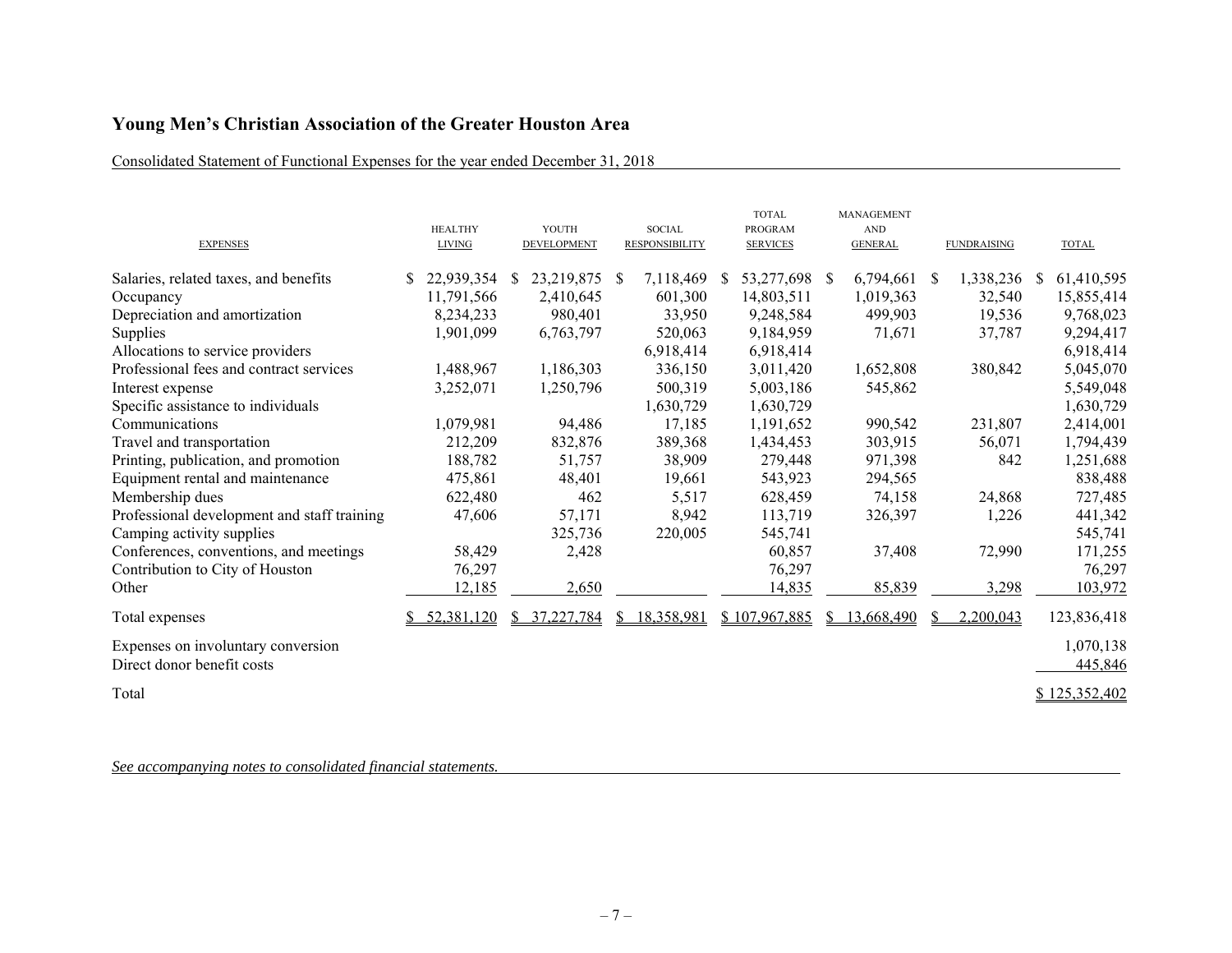### Consolidated Statements of Cash Flows for the years ended December 31, 2019 and 2018

|                                                                     | 2019                  | 2018                |
|---------------------------------------------------------------------|-----------------------|---------------------|
| CASH FLOWS FROM OPERATING ACTIVITIES:                               |                       |                     |
| Changes in net assets                                               | \$<br>4,524,768       | 18,211,948<br>S.    |
| Adjustments to reconcile changes in net assets to net cash          |                       |                     |
| provided by operating activities:                                   |                       |                     |
| Contributions restricted for building construction                  | (4,357,345)           | (10,745,409)        |
| Contributions restricted for endowment                              | (314,700)             | (61, 925)           |
| Contributed land                                                    | (3,484,800)           |                     |
| Contribution of property to City of Houston                         |                       | 76,297              |
| Bad debt expense and loss on valuation of contributions receivable  | 968,394               |                     |
| Net realized and unrealized (gain) loss on investments              | (3,348,196)           | 1,825,646           |
| Net gain on sale of property and equipment                          | (2,497,003)           | (3,639,602)         |
| Loss on land grant reversion                                        | 458,000               |                     |
| Depreciation and amortization                                       | 11,633,342            | 9,768,023           |
| Amortization of right to use facilities                             | 192,862               | 182,299             |
| Amortization of bond issuance costs and bond premium                | (258, 241)            | (159, 541)          |
| Loss on early extinguishment of debt                                | 2,591,963             |                     |
| Change in value of derivative agreements                            | 62,986<br>(2,182,547) | (405,215)           |
| Insurance proceeds                                                  |                       | (8,001,288)         |
| Changes in operating assets and liabilities:<br>Accounts receivable | 35,325                |                     |
| Interest receivable                                                 | 12,900                | (111,718)<br>16,692 |
| Contributions receivable                                            | (3,083,258)           | (442,898)           |
| Prepaid expenses and other assets                                   | (531,773)             | (831,777)           |
| Accounts payable and accrued expenses                               | (400,794)             | 97,117              |
| <b>Contract liabilities</b>                                         | 984,136               | (141,760)           |
| Split-interest agreement liabilities                                |                       | (124, 781)          |
| Net cash provided by operating activities                           | 1,006,019             | 5,512,108           |
| CASH FLOWS FROM INVESTING ACTIVITIES:                               |                       |                     |
| Purchases of investments                                            | (16,613,641)          | (11,265,073)        |
| Proceeds from sale of investments                                   | 16,383,165            | 18,071,422          |
| Net change in money market mutual funds held as investments         | 8,578,933             | (8,198,475)         |
| Purchases of property and equipment                                 | (17, 435, 869)        | (20,773,567)        |
| Proceeds from sale of property and equipment                        | 4,401,947             | 4,784,896           |
| Insurance proceeds for building construction and equipment, net     | 2,182,547             | 8,001,288           |
| Net cash used by investing activities                               | (2,502,918)           | (9,379,509)         |
| CASH FLOWS FROM FINANCING ACTIVITIES:                               |                       |                     |
| Payments on bonds                                                   | (1,410,000)           | (4,550,000)         |
| Proceeds from issuance of bonds                                     | 515,000               |                     |
| Bond issuance costs                                                 | (487,998)             |                     |
| Principal payments on financing leases                              | (871, 283)            | (43, 826)           |
| Proceeds from contributions restricted for building construction    | 3,737,373             | 6,397,479           |
| Contributions restricted for endowment                              | 314,700               | 61,925              |
| Termination fee for derivative agreement                            | (441,700)             |                     |
| Net cash provided by financing activities                           | 1,356,092             | 1,865,578           |
| NET CHANGE IN CASH                                                  | (140, 807)            | (2,001,823)         |
| Cash, beginning of year                                             | 1,936,494             | 3,938,317           |
| Cash, end of year                                                   | 1,795,687             | 1,936,494           |

*(continued)*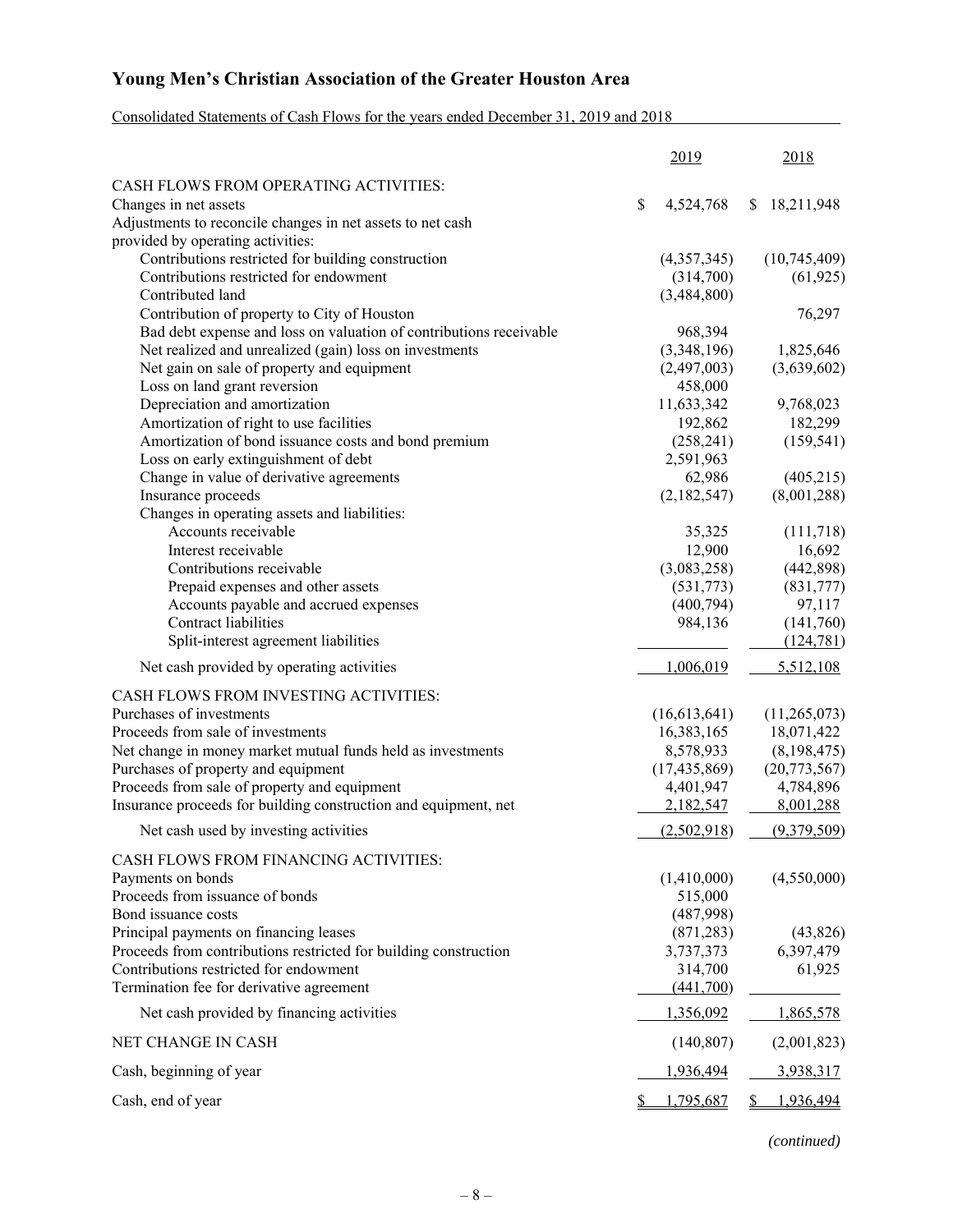| Consolidated Statements of Cash Flows for the years ended December 31, 2019 and 2018 |                |             |
|--------------------------------------------------------------------------------------|----------------|-------------|
|                                                                                      | 2019           | 2018        |
| Supplemental disclosure of cash flow information:                                    |                |             |
| Interest paid                                                                        | \$5,095,546    | \$5,178,719 |
| Noncash financing transactions:                                                      |                |             |
| Issuance of Series 2019 Bonds                                                        | \$69,320,000   |             |
| Refund of Series 2016 Bonds                                                          | \$(69,320,000) |             |
| Finance lease obligation for equipment                                               | \$1,755,907    | \$3,383,561 |
| Operating lease obligation for office space and equipment                            | \$1,010,127    |             |
| In-kind construction                                                                 | \$108,446      | \$3,299,855 |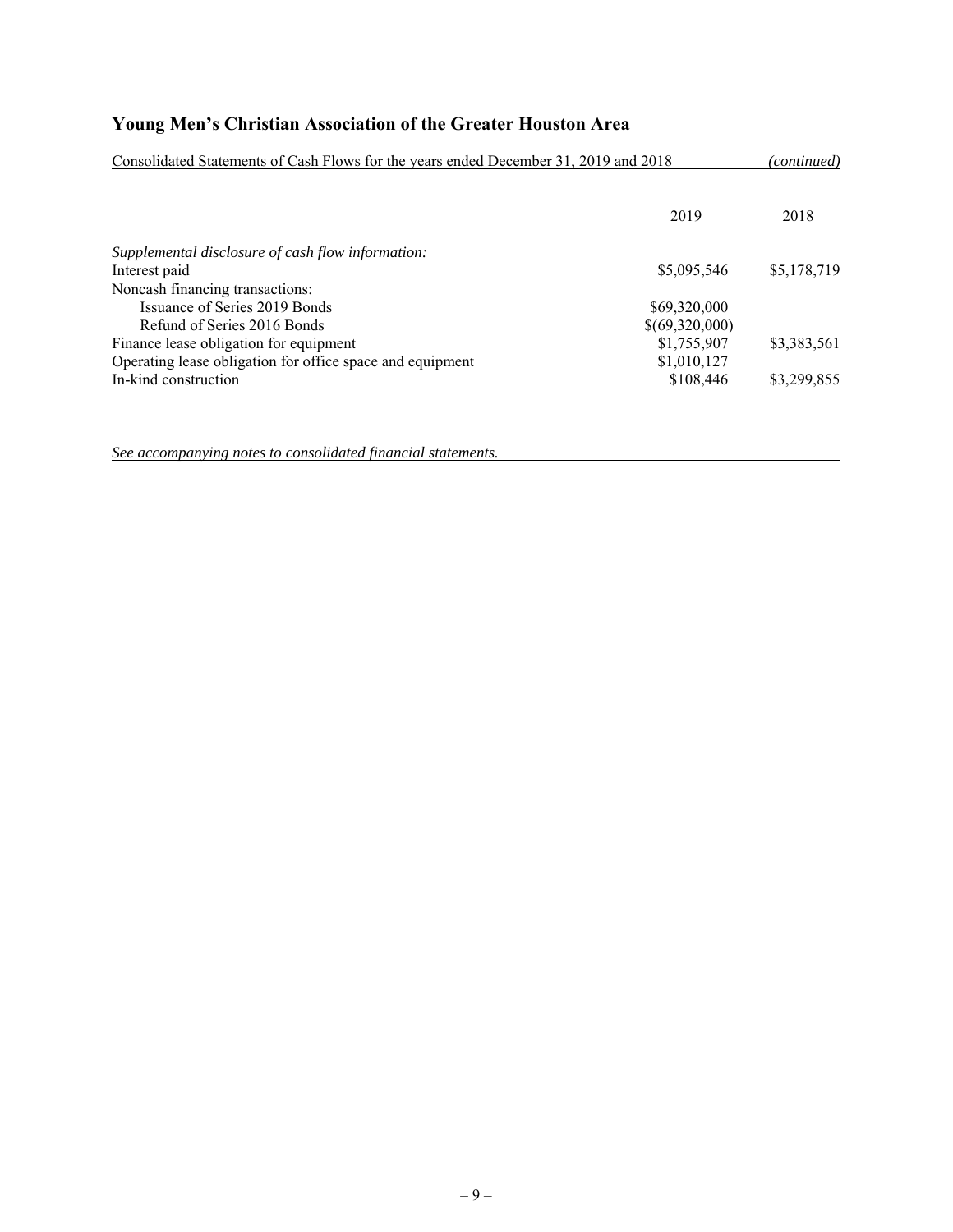Notes to Consolidated Financial Statements for the years ended December 31, 2019 and 2018

#### **NOTE 1 – ORGANIZATION AND SUMMARY OF SIGNIFICANT ACCOUNTING POLICIES**

Organization – Young Men's Christian Association of the Greater Houston Area (the YMCA) was founded in 1886 to put Judeo-Christian principles into practice through programs that build a healthy spirit, mind, and body for all. The YMCA seeks to promote its mission and core values by focusing on Healthy Living, Youth Development and Social Responsibility in programs conducted at 26 centers, 1 resident camp, 20 apartment outreach sites, and 200 childcare sites. The YMCA is committed to improving the quality of life through programs and services which provide opportunities for people to reach their highest potential, develop a positive attitude of self and others, appreciate good health and fitness, acquire a value system, and maintain spiritual awareness that manifests itself in our daily lives.

YMCA of the Greater Houston Area Endowment Foundation (the Foundation) was incorporated in 1997 to furnish assistance and support to the charitable and educational undertakings of the YMCA.

Basis of consolidation – These financial statements include the consolidated assets, liabilities, net assets and activities of the YMCA and the Foundation (collectively the Association). All balances and transactions between the consolidated entities have been eliminated.

Federal income tax status – The YMCA and the Foundation are exempt from federal income taxes under  $\S 501(c)(3)$ of the Internal Revenue Code. The YMCA is classified as a public charity under  $$509(a)(2)$ . The Foundation is classified as a public charity under §509(a)(3) as a Type I supporting organization.

Cash concentration – Bank deposits exceed the federally insured limit per depositor per institution.

Accounts receivable represent amounts due from exchange transactions and are based on amounts that reflect the consideration to which the Association expects to be entitled to in exchange for services already provided. An allowance for accounts receivable is established when changed circumstances indicate the balance may no longer be collected in full. Accounts are written off after collection efforts have been exhausted and an account is deemed uncollectible. The Association believes that all accounts receivable at December 31, 2019 will be fully collected. Accordingly, no allowance for doubtful accounts is required. The Association does not have any financing components associated with its receivables nor does it require collateral.

Contributions receivable that are expected to be collected within one year are reported at net realizable value. Amounts expected to be collected in future years are discounted to estimate the present value of future cash flows, if material. Discounts are computed using risk-free interest rates applicable to the years in which the promises are received. Amortization of discounts is included in contribution revenue. An allowance for contributions receivable is provided when it is believed balances may not be collected in full. The amount of loss on contributions recognized each period and the resulting adequacy of the allowance at the end of each period is determined using a combination of historical loss experience and individual account-by-account analysis of contributions receivable balances. It is possible that management's estimate regarding collectability will change in the near term resulting in a change in the carrying value of contributions receivable.

Land and buildings held for sale is reported at the lower of cost or fair market value less cost to sell.

Investments are reported at fair value. Net investment return consists of interest and dividends, realized and unrealized gains and losses, net of external and direct internal investment expenses.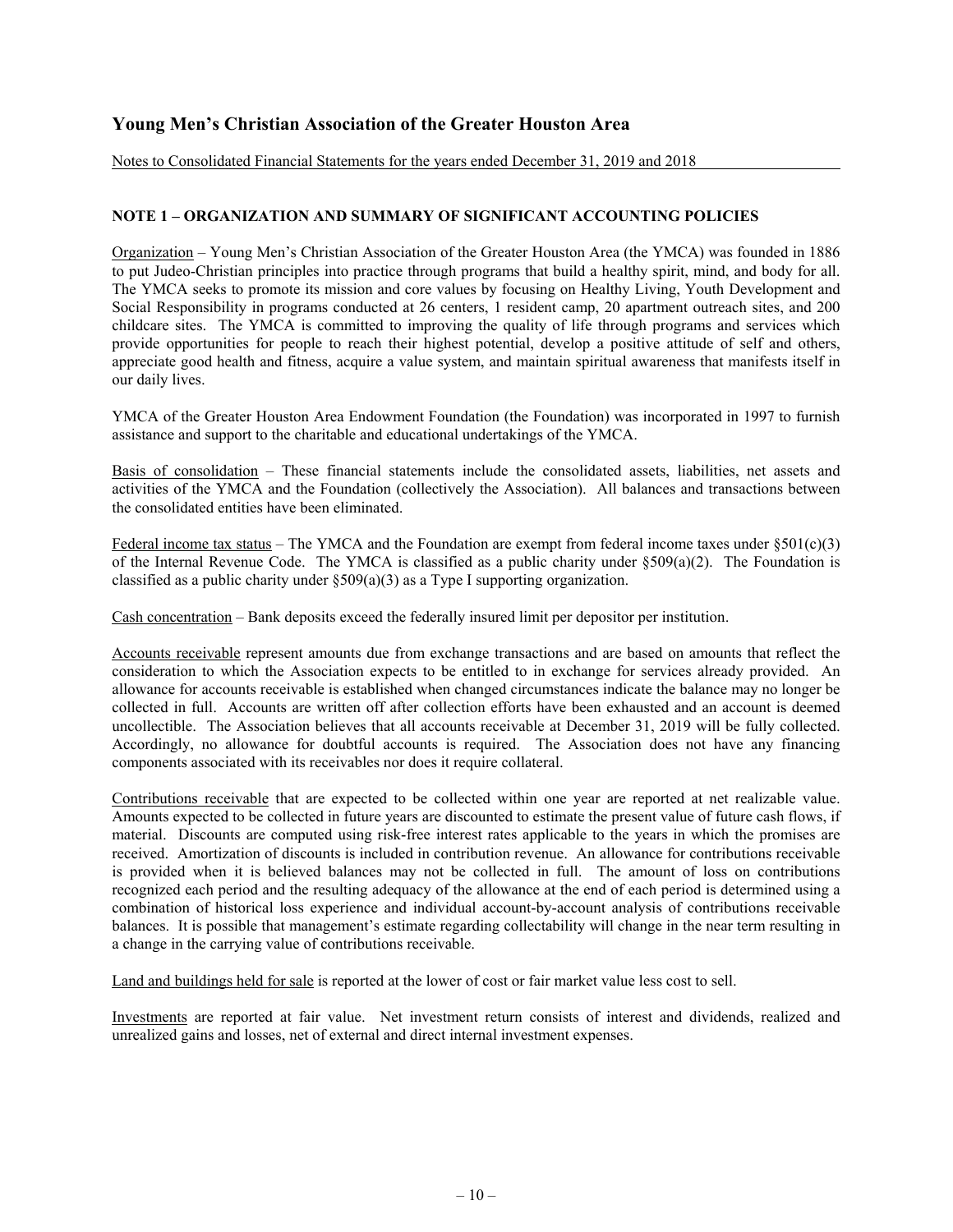Derivative agreements – The YMCA utilized interest rate swap agreements to hedge interest rate exposures on debt. Interest rate swap agreements are recognized as assets or liabilities at fair value in the consolidated statement of financial position and changes in the fair value of the interest rate swap agreements are recognized as change in value of derivative agreements in the consolidated statement of activities.

Property and equipment are reported at cost if purchased or at fair value at the date of gift if donated. Depreciation is calculated using the straight-line method over estimated useful lives of 3 to 50 years. The YMCA capitalizes additions and improvements that have a tangible future economic life and a cost of more than \$5,000.

Deferred contract revenue results from payments received before the performance obligations are satisfied and is expected to be recognized as revenue in the following year. Deferred contract revenue includes payments from contracts with customers in excess of revenue recognized. At December 31, 2019, 2018 and 2017, deferred contract revenue was \$2,410,352, \$1,426,216 and \$1,567,976, respectively.

Bond issuance costs represent costs incurred related to the issuance of debt and are amortized over the term of the debt. Bond premium is the excess of net proceeds, after expenses, received upon issuance of debt over the amount repayable at its maturity. Unamortized bond issuance costs and unamortized premium costs are reported along with the related debt.

Net asset classification – Net assets, revenue, gains, and losses are classified based on the existence or absence of donor-imposed restrictions, as follows:

- *Net assets without donor restrictions* are not subject to donor-imposed restrictions even though their use may be limited in other respects such as by contract or board designation.
- *Net assets with donor restrictions* are subject to donor-imposed restrictions. Restrictions may be temporary in nature, such as those that will be met by the passage of time or use for a purpose specified by the donor, or may be perpetual in nature, where the donor stipulates that resources be maintained in perpetuity. Net assets are released from restrictions when the stipulated time has elapsed, or purpose has been fulfilled, or both. Contributions of long-lived assets and of assets restricted for acquisition of long-lived assets are released when those assets are placed in service unless the donor also has placed a time restriction on the use of the long-lived asset, in which case the release occurs over the term of the time restriction. Donor-restricted endowment earnings are released when those earnings are appropriated in accordance with spending policies and are used for the stipulated purpose.

Contract revenue is derived primarily from the sale of memberships which grants access to all YMCA of Greater Houston locations, and program fees for camps, youth sports, childcare, fitness training, and other sponsored activities. Revenue is recognized when the services are provided to a customer, in an amount that reflects the consideration the Association expects to be entitled to in exchange for those services.

All of the Association's revenue from contracts with customers are from performance obligations satisfied over a period of time and are sold to residents of the greater Houston area. Revenue is recognized based on service output as services are rendered over the membership period or the term of the enrollment period for camps, youth sports, childcare, and fitness training. Membership discounts are provided to individuals as needed and reduces the amount of consideration the Association expects to be entitled to receive. Payment is due prior to the month of membership or prior to the service date for camps, youth sports, childcare, and fitness training.

Contributions are recognized as revenue at fair value when an unconditional commitment is received from a donor or grantor. Contributions received with donor stipulations that limit their use are classified as *with donor restrictions*. Conditional contributions are subject to one or more barriers that must be overcome before the organization is entitled to receive or retain funding. Conditional contributions are recognized as revenue at fair value when the conditions have been met.

Donated goods and services are recognized at fair value as contributions when an unconditional commitment is received from the donor. The related expense is recognized as the item is used. Contributions of services are recognized when services received (a) create or enhance nonfinancial assets or (b) require specialized skills, are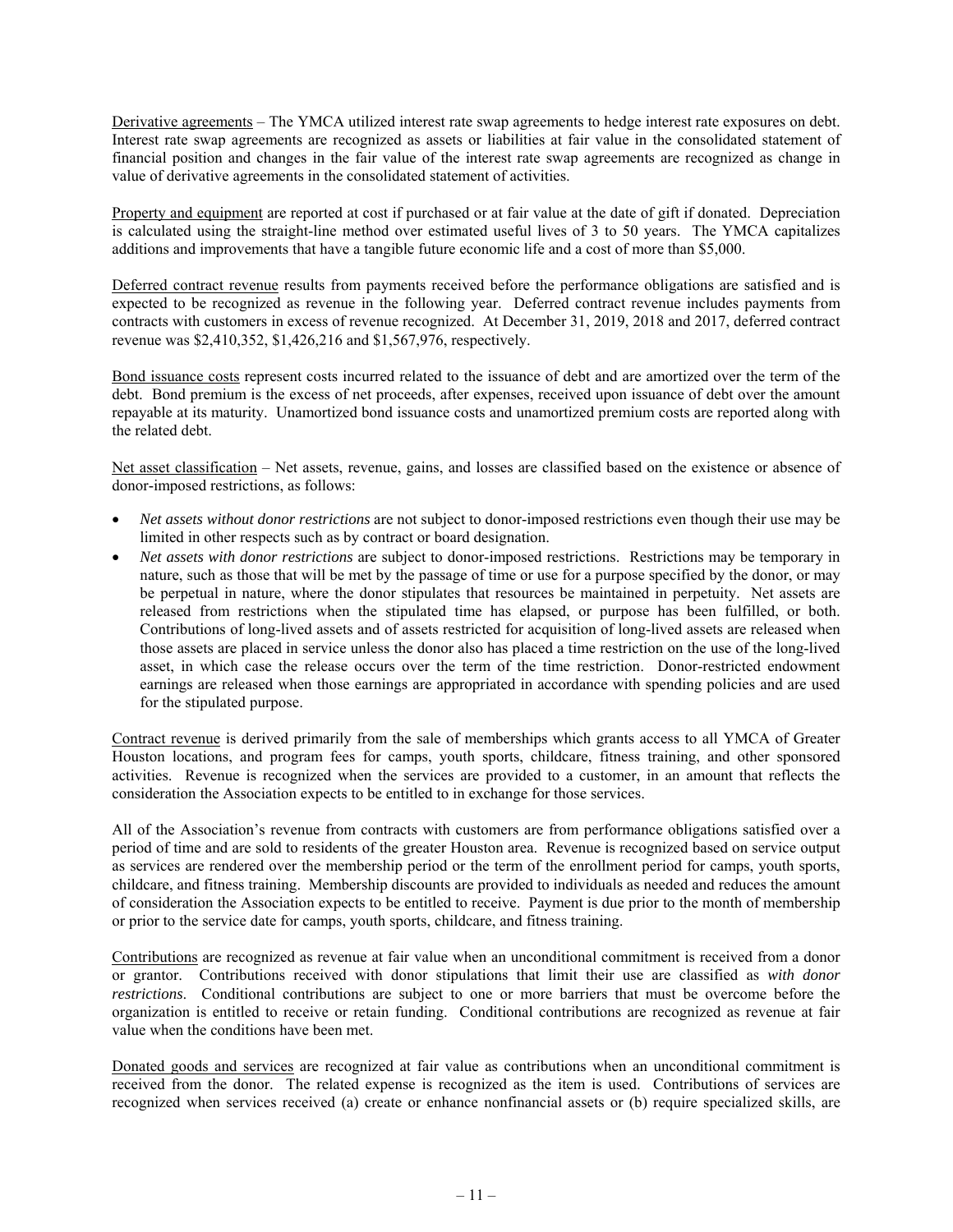provided by individuals possessing those skills, and would typically need to be purchased if not provided by donation.

Special events revenue is the total amount paid by sponsors and attendees of an event and includes elements of both contributions and exchange transactions. Special event revenue is recognized when the event occurs. Direct donor benefit costs represent the cost of goods and services provided to attendees of the special events.

Advertising costs are expensed as incurred. The Association recognized advertising costs totaling approximately \$828,000 and \$643,000 for the years ended December 31, 2019 and 2018, respectively, which is reported with printing, publication and promotion in the statement of functional expenses.

Functional allocation of expenses – Expenses are reported by their functional classification. Program services are the direct conduct or supervision of activities that fulfill the purposes for which the organization exists. Fundraising activities include the solicitation of contributions of money, securities, materials, facilities, other assets, and time. Management and general activities are not directly identifiable with specific program or fundraising activities. Expenses that are attributable to more than one activity are allocated among the activities benefitted. Salaries and related costs are allocated on the basis of estimated time and effort expended. Depreciation, interest expense, and occupancy costs are allocated based on square footage. Information technology costs are allocated based on estimates of time and costs of specific technology utilized.

Changes in net assets from operating activities – The Association includes in its definition of operations all revenue and expenses that are an integral part of its program and supporting activities. Loss on early extinguishment of debt, change in fair value of derivative agreements and the net results of involuntary conversion are excluded from the changes in net assets from operating activities.

Estimates – Management must make estimates and assumptions to prepare financial statements in accordance with generally accepted accounting principles. These estimates and assumptions affect the reported amounts of assets and liabilities, the disclosure of contingent assets and liabilities, the amounts reported as revenue and expenses, and the allocation of expenses among various functions. Actual results could vary from the estimates that were used.

#### **NOTE 2 – ADOPTION OF NEW ACCOUNTING STANDARD**

The Association adopted Accounting Standards Update (ASU) 2016-02, *Leases (Topic 842)*. Under this ASU, a lessee should recognize in the statement of financial position a lease liability and a lease asset representing its right to use the underlying asset for the term of the lease for both finance and operating leases. The ASU also required expanded disclosures related to the amount, timing and uncertainty of cash flows arising from leases. The Association adopted the new standard effective January 1, 2019, using the modified retrospective method. Therefore, comparative information for fiscal year 2018 has not been restated and continues to be reported under Accounting Standards Codification (ASC) 840. Adoption of this ASU had no impact on total beginning net assets at January 1, 2019.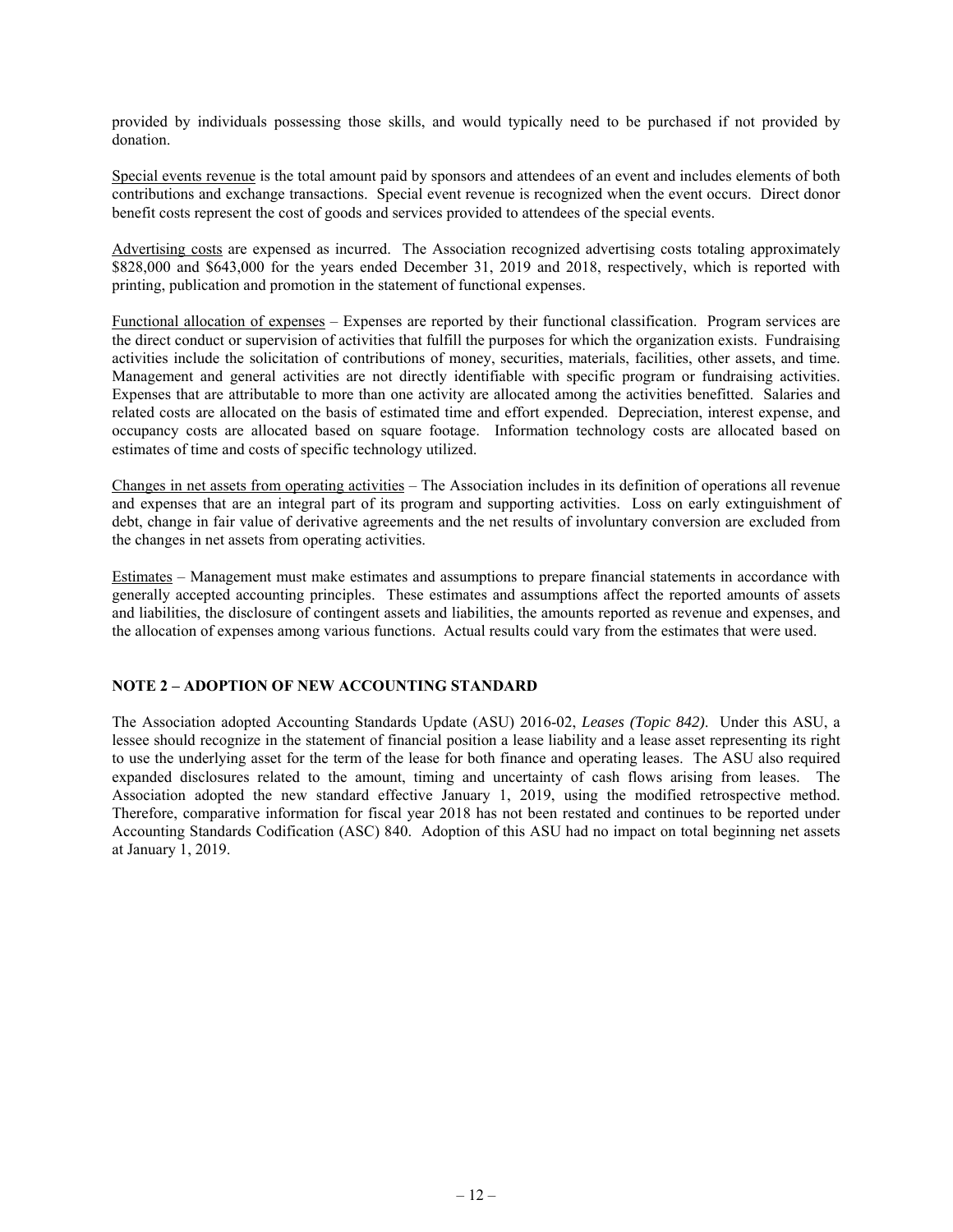#### **NOTE 3 – LIQUIDITY AND AVAILABILITY OF RESOURCES**

Financial assets available for general expenditure, that is, without donor or other restrictions limiting their use within one year of December 31 comprise the following:

|                                                                           |     | 2019       |     | 2018       |
|---------------------------------------------------------------------------|-----|------------|-----|------------|
| Financial assets:                                                         |     |            |     |            |
| Cash                                                                      | \$. | 1,795,687  | \$. | 1,936,494  |
| Accounts receivable                                                       |     | 564,577    |     | 599,902    |
| Interest receivable                                                       |     | 235,341    |     | 248,241    |
| Contributions receivable, net                                             |     | 12,622,219 |     | 9,887,383  |
| Investments                                                               |     | 57,628,679 |     | 62,628,940 |
| Bond proceeds held in trust                                               |     | 5,670,000  |     | 5,670,000  |
| Total financial assets                                                    |     | 78,516,503 |     | 80,970,960 |
| Less financial assets not available for general expenditure:              |     |            |     |            |
| Donor-restricted and board-designated endowment assets less appropriation |     | 12,692,711 |     | 10,661,105 |
| Debt service reserve fund and sinking funds held in trust                 |     | 31,753,000 |     | 45,063,000 |
| Other donor-restricted assets subject to satisfaction of restriction and  |     |            |     |            |
| the passage of time                                                       |     | 6,496,800  |     | 12,371,769 |
| Total financial assets available for general expenditure                  |     | 27.573.992 |     | 12,875,086 |

Financial assets available for general expenditure include amounts expected to be appropriated by the Board of Directors from endowment earnings during the upcoming year. For purposes of analyzing resources available to meet general expenditures over a 12-month period, the Association considers all expenditures related to its ongoing activities of providing Healthy Living, Youth Development, and Social Responsibility programs, capital projects, as well as the conduct of services undertaken to support those activities, to be general expenditures.

The Association is substantially supported by program revenues and regularly monitors liquidity required to meet its operating needs while striving to maximize the investment of available funds. As part of the organization's liquidity management, it has a policy to structure its financial assets to be available as its general expenditures, liabilities, and other obligations become due. The Association's Board of Directors has designated a portion of its resources without donor restrictions as board-designated for endowment. These funds are invested for long-term appreciation and current income but remain available to be spent at the Board of Directors' discretion.

#### **NOTE 4 – CONTRIBUTIONS RECEIVABLE**

Contributions receivable consist of the following:

|                                           | 2019           | 2018            |
|-------------------------------------------|----------------|-----------------|
| Receivables for building construction     | 5,572,895<br>S | 5,045,272<br>S. |
| Receivables from government agencies      | 4,358,405      | 2,240,648       |
| Receivables from others                   | 2,080,643      | 1,762,009       |
| Receivables from the United Way           | 621,891        | 772,399         |
| Unamortized contributed use of facilities | 459,130        | 598,547         |
| Contributions receivable                  | 13,092,964     | 10,418,875      |
| Allowance for uncollectible receivables   | (310, 296)     | (251, 142)      |
| Discount to net present value             | (160, 449)     | (280,350)       |
| Contributions receivable, net             | 12.622.219     | 9,887,383       |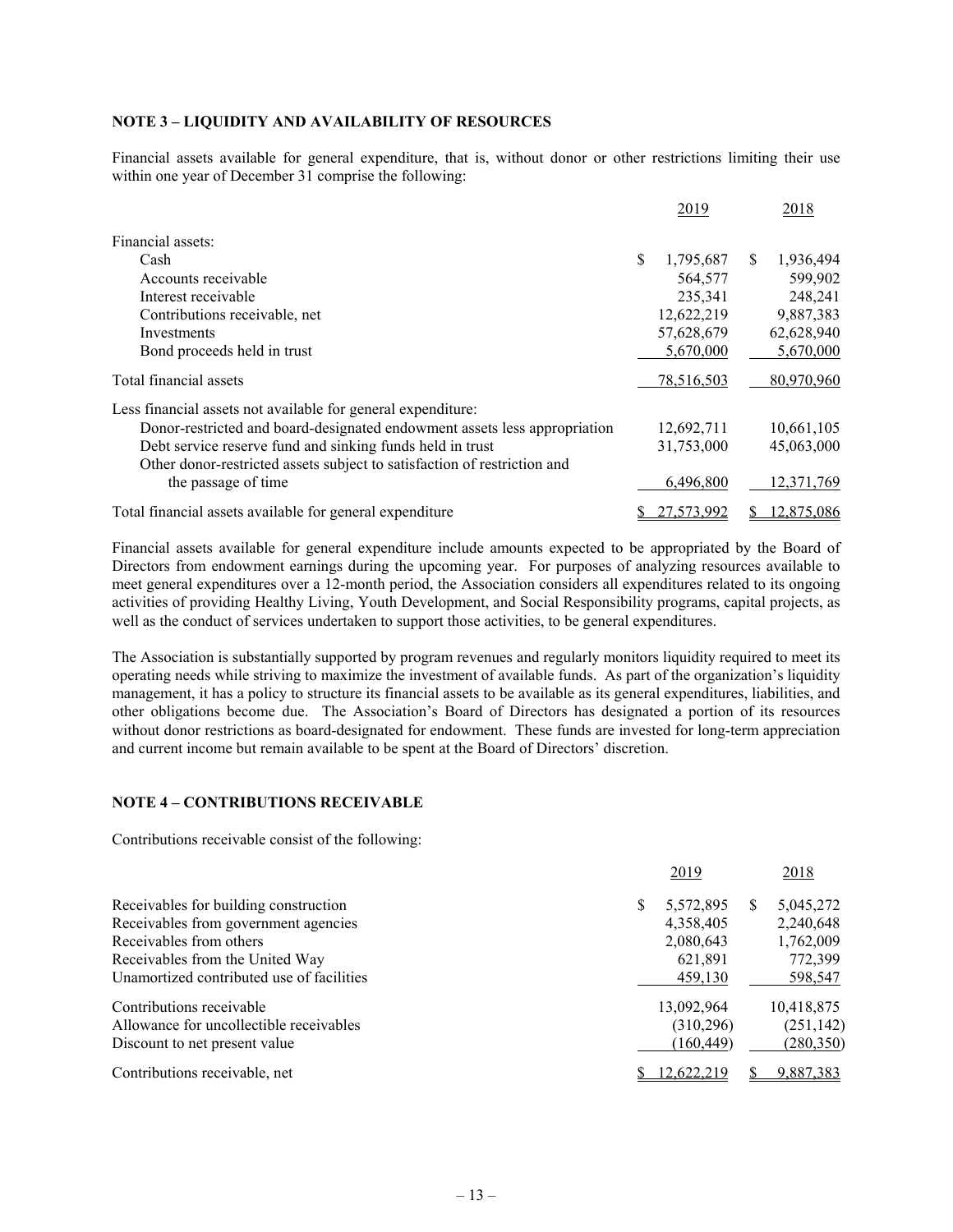Contributions receivable at December 31, 2019 are expected to be collected as follows:

| 2020<br>2021                   | 8,357,616<br><sup>S</sup><br>2,022,789 |
|--------------------------------|----------------------------------------|
| 2022<br>2023                   | 2,022,789<br>689,770                   |
| Total contributions receivable | \$13.092.964                           |

In January 2006, the Association entered into a 46-year lease agreement for \$1 per year with the City of Alvin for the use of the land on which a YMCA facility is located. The estimated fair value of this agreement of approximately \$660,000 was recognized in 2006 and is being amortized over the life of the lease. At December 31, 2019 and 2018, unamortized balances of \$459,130 and \$598,547, respectively, are reflected as contributions receivable.

*Conditional contributions from government agencies* – At December 31, 2019, the Association has approximately \$10,251,000 of conditional contributions from various government agencies primarily for refugee assistance. The contributions will be recognized as revenue when the conditions are met, which include performance of allowable activities and incurring allowable expenses.

#### **NOTE 5 – INVESTMENTS**

Investments consist of the following:

|                               | 2019       | 2018       |
|-------------------------------|------------|------------|
| U. S. Treasury securities     | 19,485,634 | 13,099,265 |
| Corporate bonds               | 16,066,870 | 13,962,781 |
| Government agency securities  | 11,378,301 | 18,720,028 |
| Common stock                  | 8,138,653  | 6,456,782  |
| Exchange-traded funds         | 1,340,743  | 545,559    |
| Money market mutual funds     | 852,483    | 9,431,416  |
| Real estate investment trusts | 365,995    | 413,109    |
| Total investments             | 57,628,679 | 62,628,940 |

Investments are exposed to various risks such as interest rate, market, and credit risks. Because of these risks, it is at least reasonably possible that changes in the values of investment securities will occur in the near term and that such changes could materially affect the amounts reported in the statement of financial position and statement of activities.

#### **NOTE 6 – FAIR VALUE MEASUREMENTS**

Generally accepted accounting principles require that certain assets and liabilities be reported at fair value and establish a hierarchy that prioritizes inputs used to measure fair value. Fair value is the price that would be received to sell an asset or paid to transfer a liability in an orderly transaction between market participants at the measurement date. The three levels of the fair value hierarchy are as follows:

- *Level 1* Inputs are unadjusted quoted prices in active markets for identical assets or liabilities that the reporting entity has the ability to access at the reporting date.
- *Level 2* Inputs are other than quoted prices included in Level 1, which are either directly observable or can be derived from or corroborated by observable market data at the reporting date.
- *Level 3* Inputs are not observable and are based on the reporting entity's assumptions about the inputs market participants would use in pricing the asset or liability.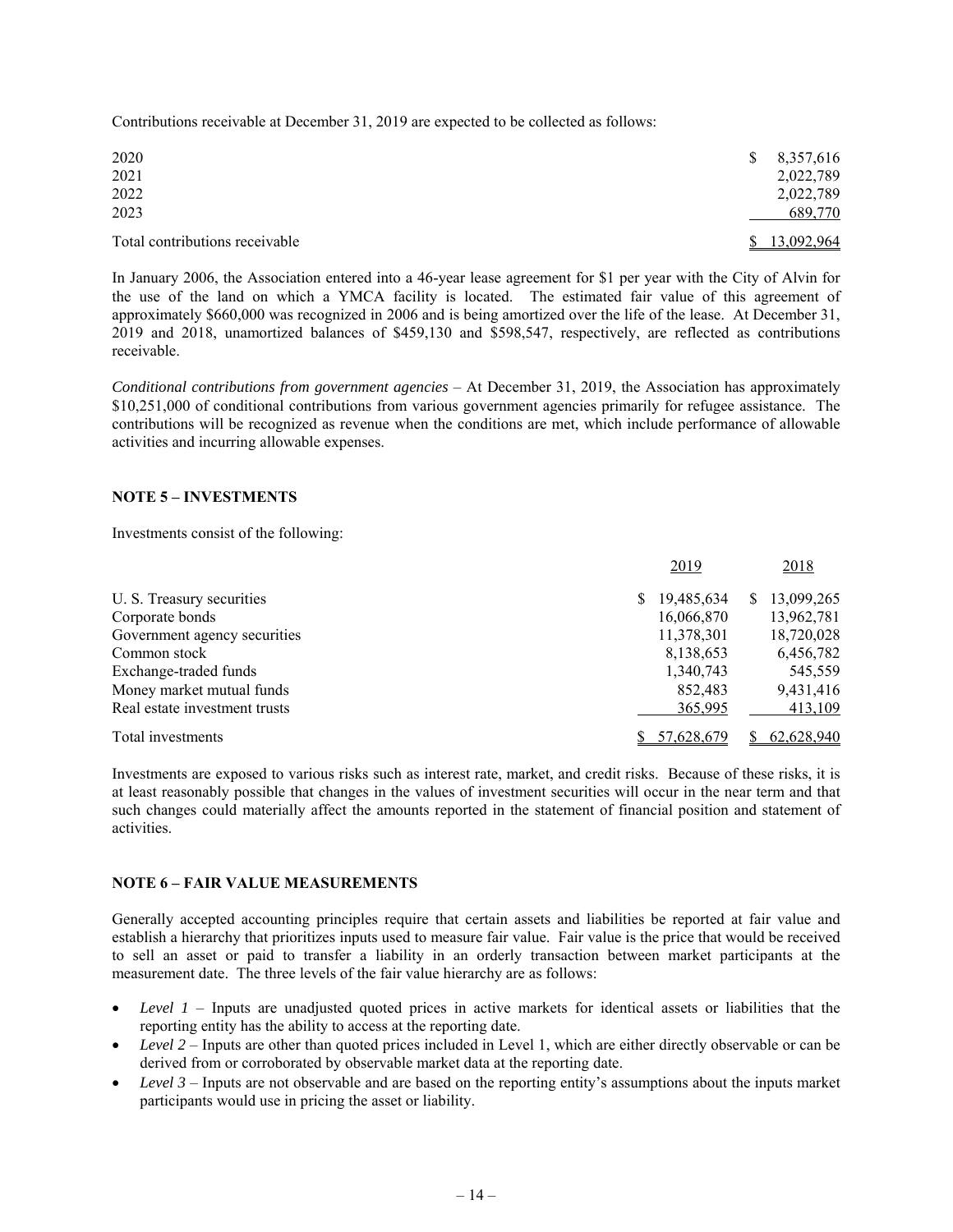Assets measured at fair value at December 31, 2019 are as follows:

|                                     |          | LEVEL 1    | LEVEL 2       | LEVEL 3              |              | <b>TOTAL</b> |
|-------------------------------------|----------|------------|---------------|----------------------|--------------|--------------|
| Investments:                        |          |            |               |                      |              |              |
| U. S. Treasury securities:          |          |            |               |                      |              |              |
| $0-12$ months                       | \$       | 4,530,092  |               |                      | $\mathbb{S}$ | 4,530,092    |
| $1-5$ years                         |          | 9,190,417  |               |                      |              | 9,190,417    |
| $5-10$ years                        |          | 5,411,243  |               |                      |              | 5,411,243    |
| $10+$ years                         |          | 353,882    |               |                      |              | 353,882      |
| Corporate bonds:                    |          |            |               |                      |              |              |
| $0-12$ months                       |          |            | \$<br>739,534 |                      |              | 739,534      |
| $1-5$ years                         |          |            | 10,055,383    |                      |              | 10,055,383   |
| 5-10 years                          |          |            | 5,110,969     |                      |              | 5,110,969    |
| $10+$ years                         |          |            | 160,984       |                      |              | 160,984      |
| Government agency securities:       |          |            |               |                      |              |              |
| $1-5$ years                         |          |            | 1,489,345     |                      |              | 1,489,345    |
| $5-10$ years                        |          |            | 3,388,273     |                      |              | 3,388,273    |
| $10+$ years                         |          |            | 6,500,683     |                      |              | 6,500,683    |
| Common stock:                       |          |            |               |                      |              |              |
| Healthcare                          |          | 1,469,977  |               |                      |              | 1,469,977    |
| Financials                          |          | 1,387,786  |               |                      |              | 1,387,786    |
| Information technology              |          | 1,283,844  |               |                      |              | 1,283,844    |
| Industrials                         |          | 1,003,611  |               |                      |              | 1,003,611    |
| Consumer staples                    |          | 995,436    |               |                      |              | 995,436      |
| Consumer discretionary              |          | 609,688    |               |                      |              | 609,688      |
| Telecommunication services          |          | 485,805    |               |                      |              | 485,805      |
| Energy                              |          | 389,617    |               |                      |              | 389,617      |
| <b>Utilities</b>                    |          | 339,466    |               |                      |              | 339,466      |
| Materials                           |          | 146,907    |               |                      |              | 146,907      |
| Other                               |          | 26,516     |               |                      |              | 26,516       |
| Exchange-traded funds               |          | 1,340,743  |               |                      |              | 1,340,743    |
| Money market mutual funds           |          | 852,483    |               |                      |              | 852,483      |
| Real estate investment trusts       |          | 365,995    |               |                      |              | 365,995      |
| Total assets measured at fair value | <u>s</u> | 30,183,508 | 27,445,171    | \$<br>$\overline{0}$ |              | 57,628,679   |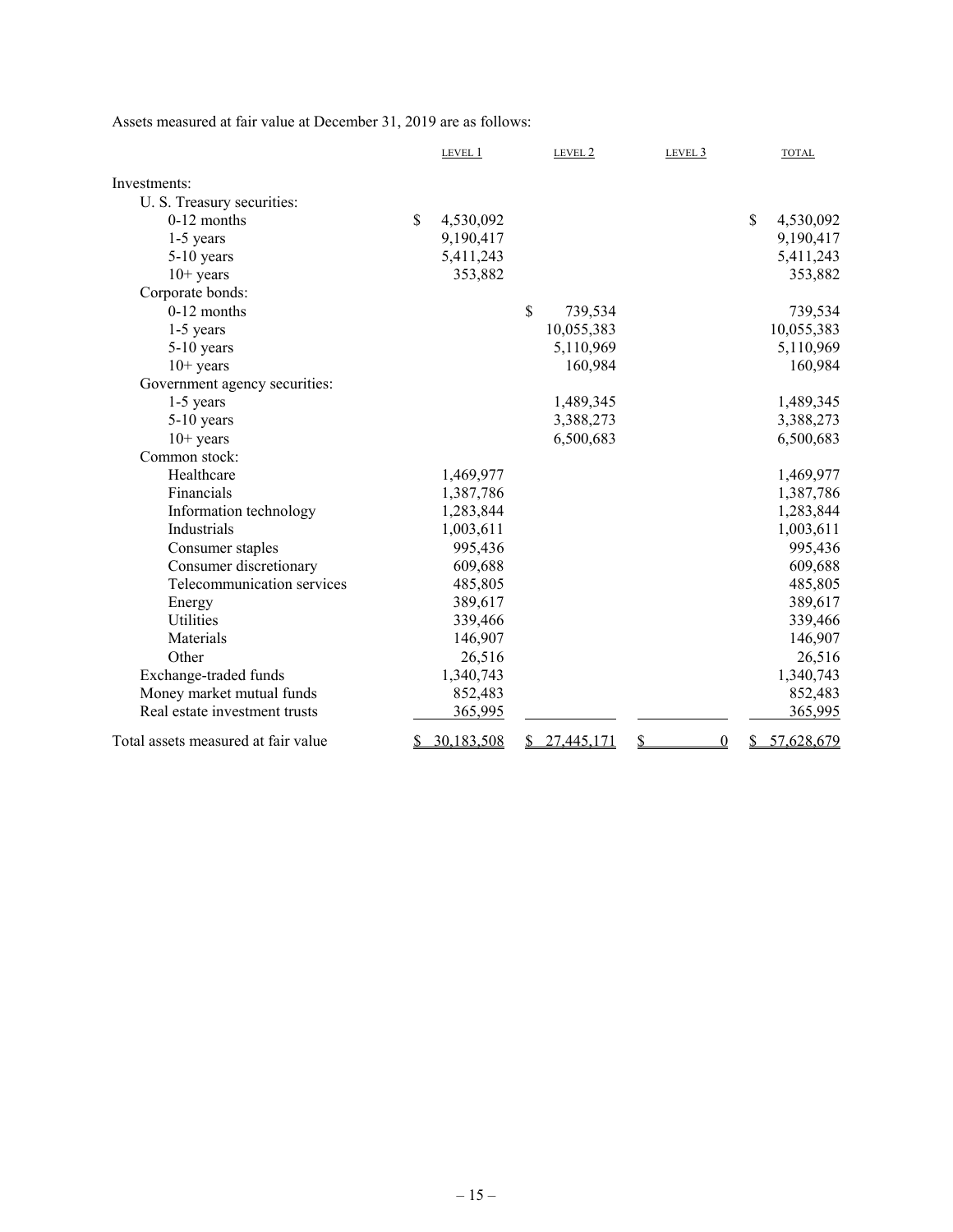Assets measured at fair value at December 31, 2018 are as follows:

|                                     | LEVEL 1                    | LEVEL 2          | LEVEL 3              | <b>TOTAL</b>     |
|-------------------------------------|----------------------------|------------------|----------------------|------------------|
| Investments:                        |                            |                  |                      |                  |
| U. S. Treasury securities:          |                            |                  |                      |                  |
| 0-12 months                         | $\mathsf{\$}$<br>1,305,071 |                  |                      | \$<br>1,305,071  |
| 1-5 years                           | 12, 141, 739               |                  |                      | 12, 141, 739     |
| $5-10$ years                        | 5,114,262                  |                  |                      | 5,114,262        |
| $10+$ years                         | 197,004                    |                  |                      | 197,004          |
| Corporate bonds:                    |                            |                  |                      |                  |
| $0-12$ months                       |                            | \$<br>714,573    |                      | 714,573          |
| $1-5$ years                         |                            | 7,191,830        |                      | 7,191,830        |
| $5-10$ years                        |                            | 5,977,983        |                      | 5,977,983        |
| $10+$ years                         |                            | 78,395           |                      | 78,395           |
| Government agency securities:       |                            |                  |                      |                  |
| $0-12$ months                       |                            | 50,149           |                      | 50,149           |
| $1-5$ years                         |                            | 1,799,697        |                      | 1,799,697        |
| $5-10$ years                        |                            | 4,391,202        |                      | 4,391,202        |
| $10+$ years                         |                            | 6,820,169        |                      | 6,820,169        |
| Common stock:                       |                            |                  |                      |                  |
| Healthcare                          | 1,007,698                  |                  |                      | 1,007,698        |
| Financials                          | 1,020,894                  |                  |                      | 1,020,894        |
| Information technology              | 954,136                    |                  |                      | 954,136          |
| Industrials                         | 647,902                    |                  |                      | 647,902          |
| Consumer staples                    | 753,710                    |                  |                      | 753,710          |
| Consumer discretionary              | 517,637                    |                  |                      | 517,637          |
| Telecommunication services          | 392,320                    |                  |                      | 392,320          |
| Energy                              | 426,605                    |                  |                      | 426,605          |
| Utilities                           | 482,501                    |                  |                      | 482,501          |
| Materials                           | 242,668                    |                  |                      | 242,668          |
| Other                               | 10,711                     |                  |                      | 10,711           |
| Exchange-traded funds               | 545,559                    |                  |                      | 545,559          |
| Money market mutual funds           | 9,431,416                  |                  |                      | 9,431,416        |
| Real estate investment trusts       | 413,109                    |                  |                      | 413,109          |
| Total investments                   | 35,604,942                 | 27,023,998       |                      | 62,628,940       |
| Derivative agreements               |                            | 62,986           |                      | 62,986           |
| Total assets measured at fair value | 35,604,942<br>\$           | 27,086,984<br>\$ | \$<br>$\overline{0}$ | 62,691,926<br>\$ |

Valuation methods used for assets measured at fair value are as follows:

- *U. S. Treasury securities* are valued using prices obtained from active market makers and inter-dealer brokers on a daily basis.
- *Corporate bonds* and *government agency securities* are valued using prices obtained from independent quotation bureaus that use computerized valuation formulas which may include market-corroborated inputs for credit risk factors, interest rate and yield curves and broker quotes, to calculate fair values.
- *Common stock, exchange-traded funds* and *real estate investment trusts* are valued at the closing price reported on the active market on which the individual securities are traded.
- *Mutual funds* are valued at the reported net asset value.
- *Derivative agreements* are valued by using independent quotation bureau valuation models which include cash flow analysis, credit spread and benchmark rate curves.

These valuation methods may produce a fair value that may not be indicative of net realizable value or reflective of future fair values. Furthermore, while the Association believes its valuation methods are appropriate, the use of different methods or assumptions could result in a different fair value measurement at the reporting date.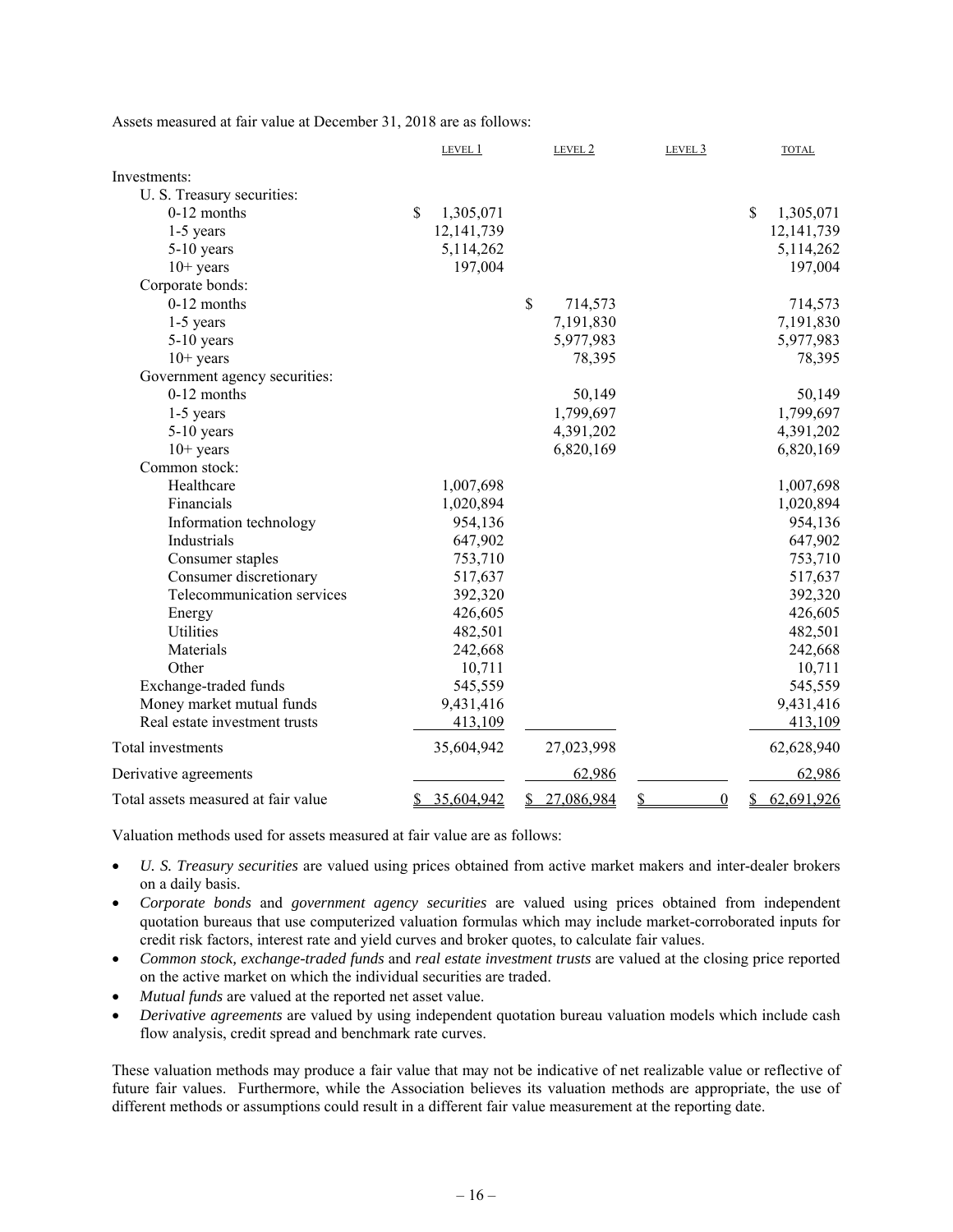#### **NOTE 7 – RIGHT TO USE FACILITIES**

The YMCA and Humble ISD entered into a Joint Use Agreement in February 2017, whereby the YMCA can utilize the Miracle League facilities based on an agreed-upon use schedule for a term of 20 years. Subsequently, the Joint Use Agreement will automatically renew for one-year terms. In exchange for the right to use the Miracle League facilities, the YMCA donated land improvements to Humble ISD. The fair value of the right to use the Miracle League facilities is reported in the statement of financial position and is being amortized over the 20-year term of the agreement. Rent expense of approximately \$177,000 was recognized in both years ended December 31, 2019 and 2018.

In 2018, the YMCA entered into an agreement with the City of Houston (the City), whereby the YMCA can reserve time and space at the North Wayside Sports and Recreation Center (the Center) for a term of 5 years. In exchange for the right to use the Center, the YMCA donated land and buildings to the City. The fair value of the right to use the Center is reported in the statement of financial position and is being amortized over the 5-year term of the agreement. Rent expense of approximately \$15,800 and \$5,200 was recognized in the years ended December 31, 2019 and 2018, respectively. Contribution expense of approximately \$76,000 was recognized in the year ended December 31, 2018.

#### **NOTE 8 – OPERATING AND FINANCE LEASES**

The Association leases certain office space and other office equipment used in its operations that are classified as operating leases. Payments due under these lease contracts are fixed. The Association also entered into finance leases for fitness and copier equipment.

As of December 31, 2019, right-of-use (ROU) assets and lease liabilities related to operating and finance leases are as follows:

| Operating lease ROU assets                                                            | \$534,258   |
|---------------------------------------------------------------------------------------|-------------|
| Finance lease ROU assets included in property and equipment, net of accumulated       |             |
| amortization of \$967,314                                                             | \$4,166,410 |
| Operating lease liabilities                                                           | \$534,258   |
| Finance lease liabilities                                                             | \$4,224,359 |
| During 2019, lease costs associated with operating and finance leases are as follows: |             |

| Operating lease cost:      |           |  |
|----------------------------|-----------|--|
| Fixed rent expense         | 498.256   |  |
| Finance lease cost:        |           |  |
| Amortization of ROU assets | 871,283   |  |
| Interest expense           | 229,193   |  |
| Total lease costs          | 1.598.732 |  |

During the year ended December 31, 2019, cash and non-cash activities associated with operating and finance leases are as follows:

| Cash paid for amounts included in the measurement of lease liabilities: |             |
|-------------------------------------------------------------------------|-------------|
| Operating cash flows from operating leases                              | \$498,256   |
| Operating cash flows from finance leases                                | \$229,193   |
| Financing cash flows from finance leases                                | \$871,283   |
| Non-cash investing and financing liabilities:                           |             |
| New operating lease liabilities                                         | \$1,010,127 |
| New finance lease liabilities                                           | \$1,755,907 |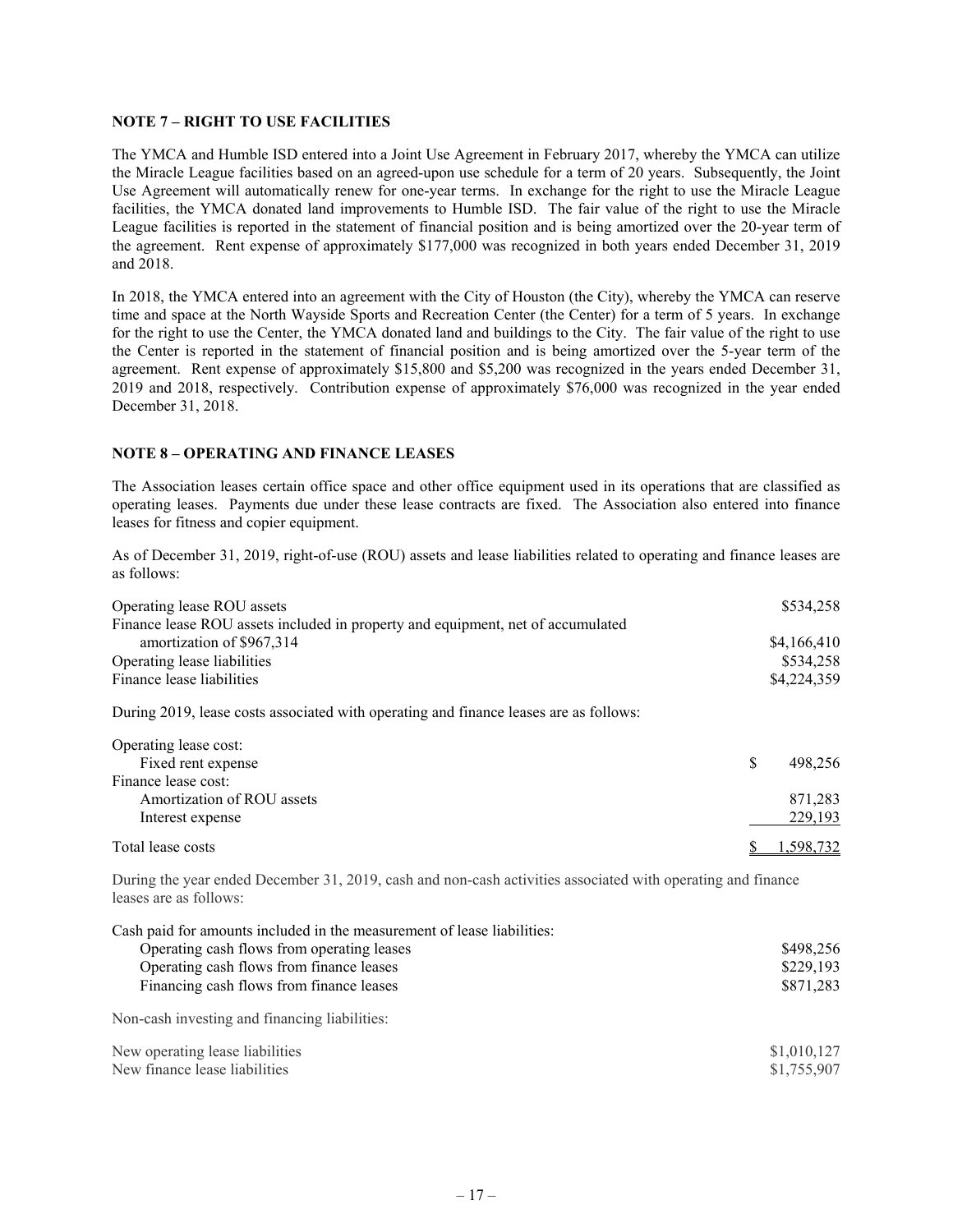Future payments due under operating and finance leases as of December 31, 2019 is as follows:

|                              | <b>OPERATING</b> | <b>FINANCE</b> |
|------------------------------|------------------|----------------|
| 2020                         | \$<br>461,878    | 992,982        |
| 2021                         | 86,018           | 1,129,833      |
| 2022                         | 393              | 1,097,850      |
| 2023                         |                  | 1,320,067      |
| 2024                         |                  | 82,611         |
| Total minimum lease payments | 548,289          | 4,623,343      |
| Less effects of discounting  | (14, 031)        | (398, 984)     |
| Lease liabilities recognized | 534,258          | 4,224,359      |

As of December 31, 2019, the weighted-average remaining lease term for all operating leases is 12.23 months, while the weighted-average remaining lease term for all finance leases is 3.99 years. The weighted average discount rate associated with operating leases as of December 31, 2019 is 4.8%, while the weighted-average discount rate associated with finance leases is 4.58%.

During 2018, the Association entered into finance leases for fitness equipment with a total capitalized cost of approximately \$3,384,000 and accumulated amortization of \$43,826 at December 31, 2018. Amortization expense of \$43,826 and interest expense of \$61,000 was recognized for the year ended December 31, 2018. Operating lease payments for the year ended December 31, 2018 were approximately \$325,000.

#### **NOTE 9 – PROPERTY AND EQUIPMENT**

Property and equipment consists of the following:

|                                       | 2019            | 2018             |
|---------------------------------------|-----------------|------------------|
| Land                                  | \$26,326,691    | 23,452,312<br>S. |
| Buildings and improvements            | 287,943,706     | 254,656,651      |
| Furniture and equipment               | 28,288,915      | 28,492,003       |
| <b>Vehicles</b>                       | 1,837,975       | 1,871,882        |
| Construction in progress              | 244,663         | 24,452,854       |
| Total property and equipment, at cost | 344,641,950     | 332,925,702      |
| Accumulated depreciation              | (101, 032, 966) | (94, 152, 851)   |
| Property and equipment, net           | \$243,608,984   | \$238,772,851    |

#### **NOTE 10 – BONDS PAYABLE**

In February 2013, on behalf of the Association, the Harris County Cultural Education Facilities Finance Corporation issued four bonds in the aggregate principal amount of \$151,625,000 (Series 2013 Bonds), the proceeds of which were used to refund outstanding Harris County Health Facilities Development Corporation revenue bonds (Series 2008 Bonds), fund the cost of issuance of the Series 2013 Bonds, and fund a debt service reserve fund securing only the Series 2013A Bonds. At December 31, 2019, the balance of the debt service reserve fund is \$26,083,000 and is included in investments in the statement of financial position.

In May 2019, on behalf of the Association, the Harris County Cultural Education Facilities Finance Corporation issued bonds in the aggregate principal amount of \$69,835,000 (Series 2019 Bonds), the proceeds of which were used to refund outstanding Harris County Cultural Education Facilities Finance Corporation revenue refunding bonds (Series 2016A and B Bonds) and fund a portion of the cost of issuance of the Series 2019 Bonds. A loss on early extinguishment of debt of \$2,591,963 was recognized in fiscal year 2019 and is comprised of a write off of \$2,150,263 of bond issuance costs and a \$441,700 termination fee for the derivative agreement.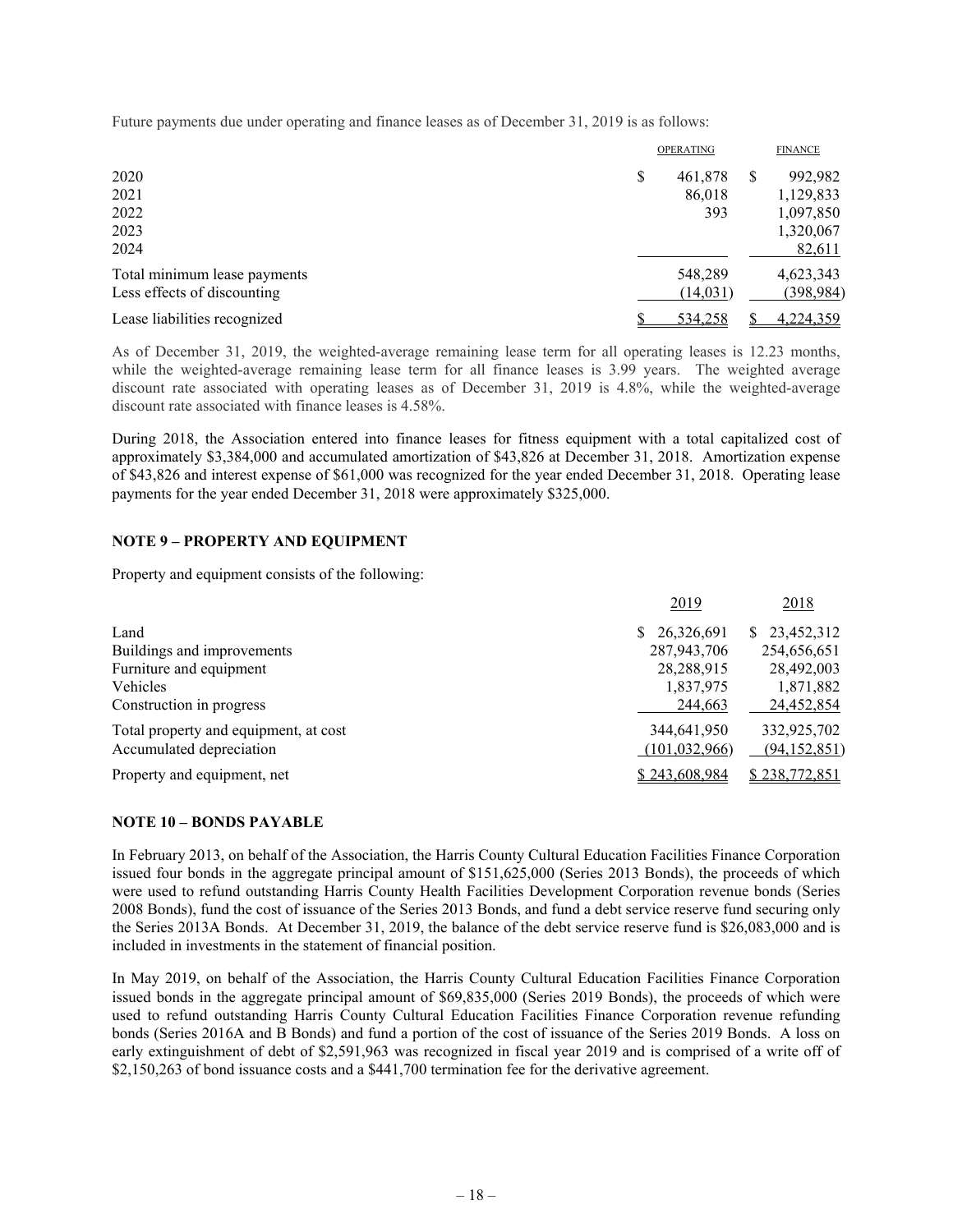The interest rate of the Series 2013A Bonds is a fixed rate of 5% at December 31, 2019. The interest rate of the Series 2019 Bonds is a fixed rate of 2.7% at December 31, 2019. The bonds contain various covenants related to fiscal operations and financial performance, including limitations on additional borrowings. The Series 2013A and 2019 Bonds are redeemable upon demand by the bondholders.

Additionally, the Association is required to maintain a cash balance at the Bank of New York of \$5,670,000, which is reported as bond proceeds held in trust in the consolidated statement of financial position at December 31, 2019.

Principal amounts due under each bond are as follows:

|                                                                           |    | <b>SERIES</b><br>2013A  | <b>SERIES</b><br>2019 | <b>TOTAL</b><br>2019          | <b>TOTAL</b><br>2018                         |
|---------------------------------------------------------------------------|----|-------------------------|-----------------------|-------------------------------|----------------------------------------------|
| Series 2013A<br>Series 2019<br>Series 2016A<br>Series 2016B               | S. | 60,580,000              | 69,835,000<br>\$      | 60,580,000<br>S<br>69,835,000 | 61,990,000<br>S.<br>35,640,000<br>33,680,000 |
| Total bonds payable<br>Bond premium - Series 2013<br>Bond issuance costs: |    | 60,580,000<br>3,967,819 | 69,835,000            | 130,415,000<br>3,967,819      | 131,310,000<br>4,327,266                     |
| Series 2013<br>Series 2019<br>Series 2016                                 |    | (1,676,620)             | (476, 611)            | (1,676,620)<br>(476,611)      | (3,349,255)<br>(567, 447)                    |
| Bonds payable, net                                                        |    | 62,871,199              | 69,358,389<br>S       | \$132,229,588                 | \$131,720,564                                |

Bonds payable are due in the fiscal year ended December 31 as follows:

| 2020                | 1,500,000     |
|---------------------|---------------|
| 2021                | 3,705,000     |
| 2022                | 3,860,000     |
| 2023                | 4,045,000     |
| Thereafter          | 117,305,000   |
| Total bonds payable | \$130,415,000 |

Interest expense, including amortization of bond issuance costs and bond premium, was approximately \$5,075,000 and \$5,486,000 for the years ended December 31, 2019 and 2018, respectively. The effective interest rates for the years ended December 31, 2019 and 2018 were 3.88% and 4.09%, respectively.

#### **NOTE 11 – NET ASSETS WITHOUT DONOR RESTRICTIONS**

Net assets without donor restrictions consist of the following:

|                                                                                  | 2019          | 2018          |
|----------------------------------------------------------------------------------|---------------|---------------|
| Board-designated endowment for operations                                        | 8.998.445     | 7.676.191     |
| Cash and investments designated for debt service and sinking funds held in trust | 31,753,000    | 45,063,000    |
| Property and equipment, net of acquisition debt                                  | 107,109,851   | 98,561,143    |
| Undesignated                                                                     | 19,915,669    | 7,677,021     |
| Total net assets without donor restrictions                                      | \$167,776,965 | \$158,977,355 |

The Board of Directors does not have a specific policy in regards to establishing board-designated endowments or reserves. However, the Board of Directors may designate excess cash flow for reserves, specific projects, or endowments, as deemed prudent.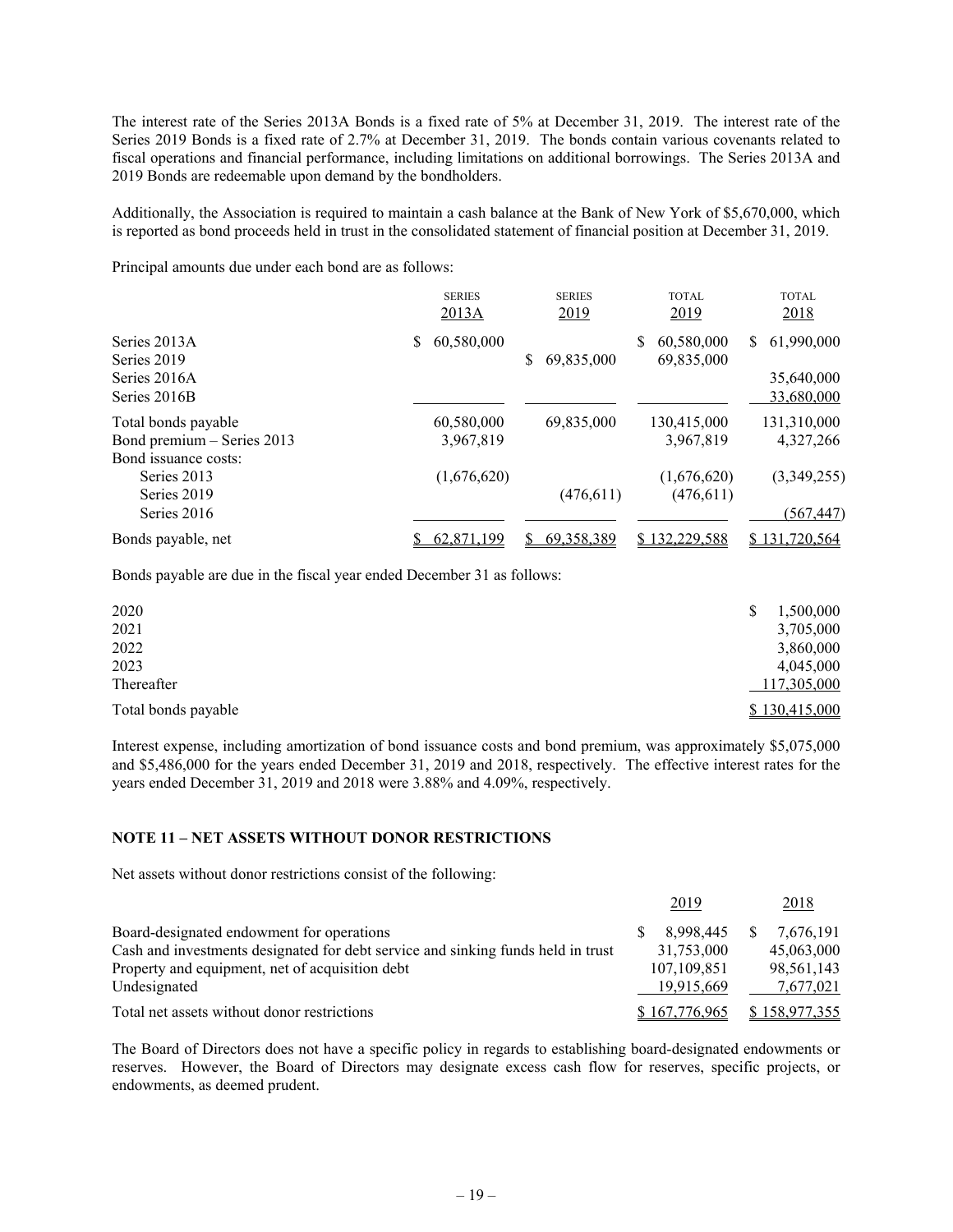#### **NOTE 12 – NET ASSETS WITH DONOR RESTRICTIONS**

Net assets with donor restrictions are restricted as follows:

|                                                                                                          | 2019       | 2018         |
|----------------------------------------------------------------------------------------------------------|------------|--------------|
| Subject to expenditure for specified purpose:<br>Capital projects                                        | 7.518.800  | \$12,153,169 |
| Subject to passage of time:<br>Contributions receivable that are not restricted by donors, but which are |            |              |
| unavailable for expenditure until due                                                                    | 2,714,213  | 3.226.829    |
| General endowment subject to spending policy and appropriation                                           | 4.005.671  | 3,133,528    |
| Total net assets with donor restrictions                                                                 | 14,238,684 | 18.513.526   |

#### **NOTE 13 – ENDOWMENTS**

The Foundation's endowment funds were established for the purpose of supporting operating needs and program services that are consistent with the Association's mission, and to provide growth and expansion of programs and/or creation of new programs. The funds include both donor-restricted endowment funds and funds designated by the Board of Directors (the Board) of the Foundation to function as endowments.

Donor-restricted endowment funds are subject to the Texas Uniform Prudent Management of Institutional Funds Act (TUPMIFA). The Board has interpreted TUPMIFA as allowing the Foundation to appropriate for expenditure or accumulate as much of an endowment fund as the Foundation determines is prudent for the uses, benefits, purposes, and duration for which the endowment fund was established, subject to explicit donor stipulations.

Donor-restricted endowment net assets are classified as *net assets with donor restrictions* until appropriated in accordance with spending policies and used for the stipulated purpose, if any. The Foundation classifies contributions to an endowment plus any donor-stipulated accumulations as *net assets with donor restrictions* required to be maintained in perpetuity*.* The unappropriated accumulated investment return on donor-restricted endowments also are classified as *net assets with donor restrictions –* accumulated net investment return*.* The Board has interpreted TUPMIFA as not precluding the Foundation from spending below the amount required to be maintained in perpetuity subject to prudent standards. An endowment fund is *underwater* if the fair value of the fund's investments falls below the amount required to be maintained in perpetuity because of declines in the fair value of investments and/or continued appropriation and spending in accordance prudent measures. There were no underwater funds at December 31, 2019 and 2018.

Board-designated endowment funds are classified as *net assets without donor restrictions* and represents funds the Board has internally designated to be invested to provide support for the Association generally for a long-term, but not necessarily a specified period of time. The Board retains discretion over the use of these funds.

#### Investment Policies and Strategy

The purpose of the Foundation is to provide an endowment fund that will support the YMCA for generations to come. The Foundation's strategic asset allocation is based on this long-term perspective.

The Foundation has adopted investment policies for endowment assets that attempt to maximize return within reasonable and prudent levels of risk determined from one or more asset allocation studies conducted from time to time, as well as to maintain the purchasing power of the current assets and all future contributions. Endowment assets include those assets of donor-restricted funds that the Foundation must hold in perpetuity or for a donorspecified period, as well as board-designated funds. Under this policy, as approved by the Board of the Foundation, the assets of the Foundation are invested in a manner that seek to maintain an appropriate, diversified asset allocation based on a total return policy that is compatible with a flexible spending policy, while still having the potential to produce positive real returns.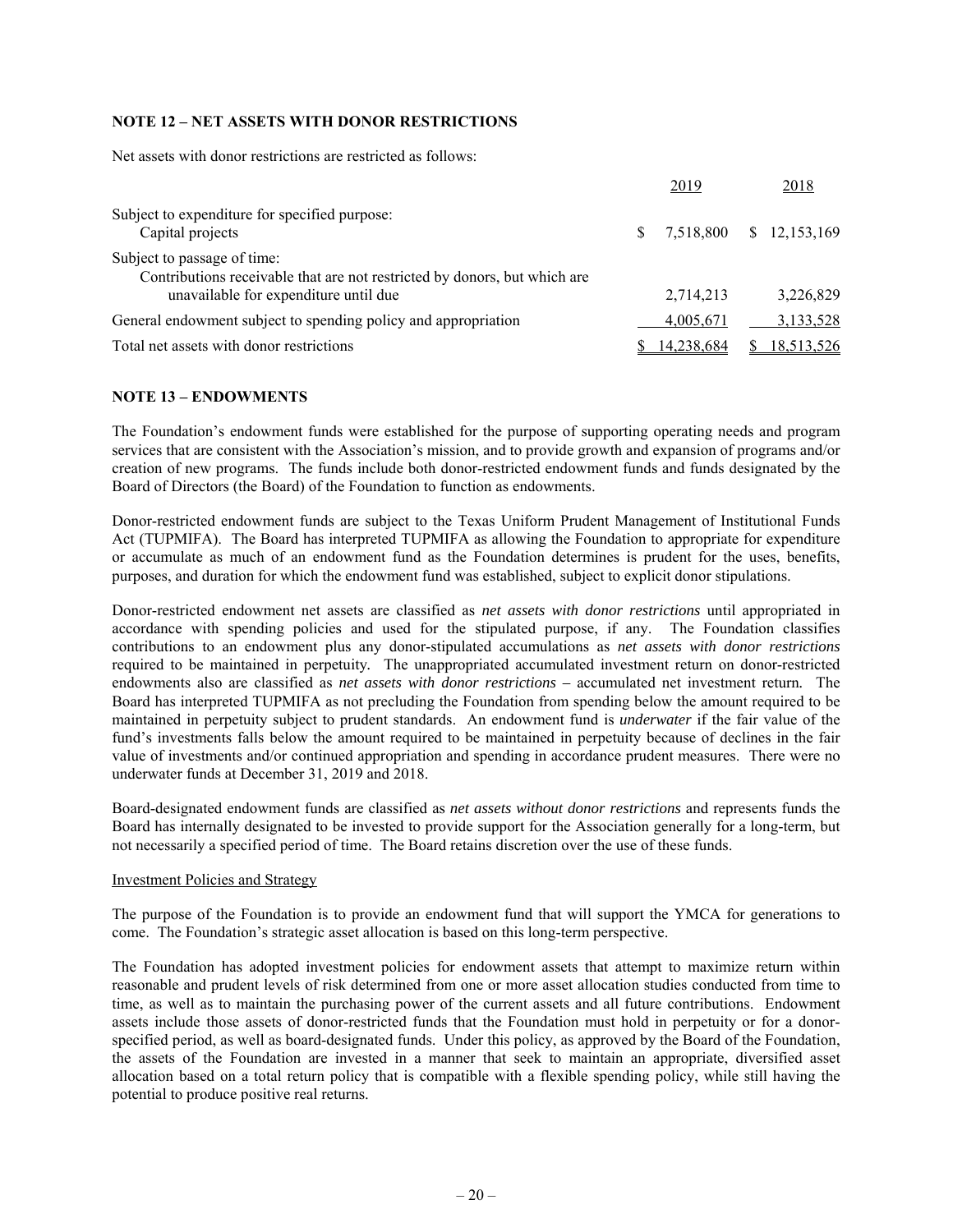#### Spending Policy

The Foundation has a policy of appropriating net investment return on the general endowment toward operations and program delivery. The Foundation distributes 50% of the sum of net realized gains (losses), interest and dividends, less management fees as of the December 31<sup>st</sup> fiscal year for the upcoming fiscal year on all funds with assets valued at or above \$10,000 as of the previous year-end date. If the sum of net realized gains (losses) and interest and dividends is less than zero, no distribution will be made. However, in the event that the YMCA is unable to fulfill its current mission, the Board of the Foundation may authorize distributions to meet the YMCA's objectives. This policy is consistent with the Foundation's objective to maintain the purchasing power of the investments held in perpetuity or for a specific term, as well as to provide additional real growth through new gifts and investment return.

Changes in endowment net assets are as follows:

|                                         | WITH DONOR RESTRICTIONS |                       |                   |                   |  |
|-----------------------------------------|-------------------------|-----------------------|-------------------|-------------------|--|
|                                         | <b>BOARD-</b>           | <b>ACCUMULATED</b>    | REQUIRED TO BE    |                   |  |
|                                         | <b>DESIGNATED</b>       | <b>NET INVESTMENT</b> | <b>MAINTAINED</b> |                   |  |
|                                         | <b>ENDOWMENT</b>        | <b>RETURN</b>         | IN PERPETUITY     | <b>TOTAL</b>      |  |
| Endowment net assets, December 31, 2017 | 7,057,394               | 1,738,108<br>S.       | 1,839,495<br>S.   | \$10,634,997      |  |
| Contributions and other additions       | 1,027,313               |                       | 61,925            | 1,089,238         |  |
| Donor redesignation                     | 333,148                 | (333, 148)            |                   |                   |  |
| Net investment return                   | (392, 956)              | (124,099)             |                   | (517,055)         |  |
| Distribution to the Association         | (138, 808)              | (48, 753)             |                   | (187, 561)        |  |
| Expenses                                | (209,900)               |                       |                   | (209,900)         |  |
| Endowment net assets, December 31, 2018 | 7,676,191               | 1,232,108             | 1,901,420         | <u>10,809,719</u> |  |
| Contributions and other additions       | 15,360                  |                       | 314,700           | 330,060           |  |
| Net investment return                   | 1,436,768               | 586,032               |                   | 2,022,800         |  |
| Distribution to the Association         | (75, 277)               | (28, 589)             |                   | (103, 866)        |  |
| Expenses                                | <u>(54,597)</u>         |                       |                   | (54, 597)         |  |
| Endowment net assets, December 31, 2019 | 8,998,445               | ,789,551              | 2,216,120         | \$13,004,116      |  |

#### **NOTE 14 – CONTRIBUTIONS FROM GOVERNMENT AGENCIES**

The Association is the recipient of contributions from various federal, state, and local agencies. Should these awards not be renewed, a replacement for this source of support may not be forthcoming and related expenses would not be incurred. Contributions from government agencies include the following:

|                                               | 2019                | 2018         |
|-----------------------------------------------|---------------------|--------------|
| Federal grants and contracts:                 |                     |              |
| U. S. Department of Health and Human Services | \$15,636,739        | \$11,359,690 |
| U. S. Department of Homeland Security         | 2,555,594           | 188,032      |
| U. S. Department of Education                 | 1,470,665           | 362,146      |
| U. S. Department of Justice                   | 747,498             | 640,957      |
| U. S. Department of State                     | 728,858             | 493,107      |
| Total federal grants and contracts            | 21,139,354          | 13,043,932   |
| School districts                              | 321,650             | 49,824       |
| County                                        | 150,100             | 140.100      |
| Colleges                                      | 22,883              | 61,657       |
| City                                          |                     | 45,000       |
| Total contributions from government agencies  | <u>\$21,633,987</u> | \$13,340,513 |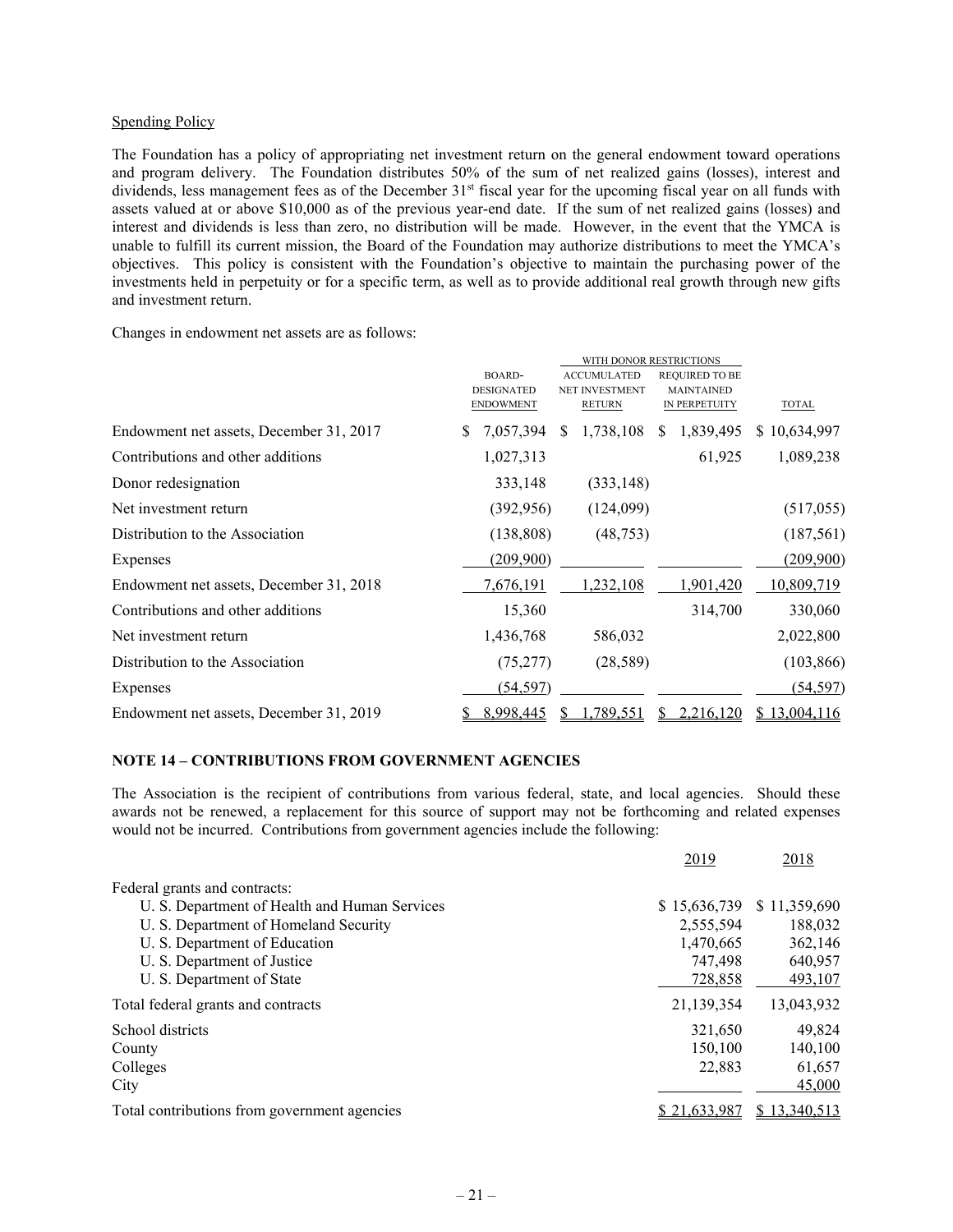The Association's government contributions require fulfillment of certain conditions as set forth in the awards and are subject to review and audit by the awarding agencies. Such reviews and audits could result in the discovery of unallowable activities and unallowable costs. Consequently, any of the funding sources may, at their discretion, request reimbursement for expenses or return of funds as a result of non-compliance by the Association with the terms of the awards. Management believes such disallowances, if any, would not be material to the Association's financial position or changes in net assets.

#### **NOTE 15 – EMPLOYEE BENEFIT PLAN**

The Association participates in a defined contribution retirement plan administered by the Young Men's Christian Association Retirement Fund. Employees may elect to participate following two years of service. The Association contributes 12% of the eligible employee's compensation into the plan. The Association contributed approximately \$3,479,000 and \$3,220,000 to this plan during the years ended December 31, 2019 and 2018, respectively.

#### **NOTE 16 – INVOLUNTARY CONVERSION**

In August 2017, over twenty facilities experienced some degree of damage as a result of Hurricane Harvey. Although much of the damage was minor enough for the centers to only be closed for a few days, four centers experienced significant flooding and damage. Of those four, two did not reopen, although operations will continue in both of those communities in various capacities. The remaining two reopened in 2019. The following transactions related to the involuntary conversion were recognized in the consolidated statement of activities:

|                                                                                   | 2019                          | 2018                        |
|-----------------------------------------------------------------------------------|-------------------------------|-----------------------------|
| Insurance proceeds<br>Professional fees for insurance consultants and other costs | $$2.182.547 \quad $8.001.288$ | $(71, 432)$ $(1, 070, 138)$ |
| Total                                                                             | $$2,111,115$ $$6,931,150$     |                             |

#### **NOTE 17 – SUBSEQUENT EVENTS**

On March 11, 2020, the Director-General of the World Health Organization declared a pandemic related to the global outbreak of the new coronavirus COVID-19 and on March 13, 2020, a national emergency was declared in the United States. Stay-at-home orders have caused mandated and voluntary closings of multiple facilities resulting in cancellation of youth sports, childcare, fitness training, and other programs. Financial markets have been severely impacted by fears that the COVID-19 pandemic will push the global economy into recession. The U.S. stock market experienced a significant decline and remains volatile resulting in a substantial decline in the fair value of the Association's investments subsequent to December 31, 2019.

The extent of the impact of COVID-19 on the Association's operational and financial performance will depend on developments such as the duration and spread of the outbreak, impact on donors, employees, and vendors all of which are uncertain and cannot be predicted. Therefore, while the Association expects this matter to negatively impact its operating results and financial position, the financial impact cannot be reasonably estimated at this time.

Management has evaluated subsequent events through April 20, 2020, which is the date that the financial statements were available for issuance. As a result of this evaluation, no other events were identified that are required to be disclosed or would have a material impact on reported net assets or changes in net assets.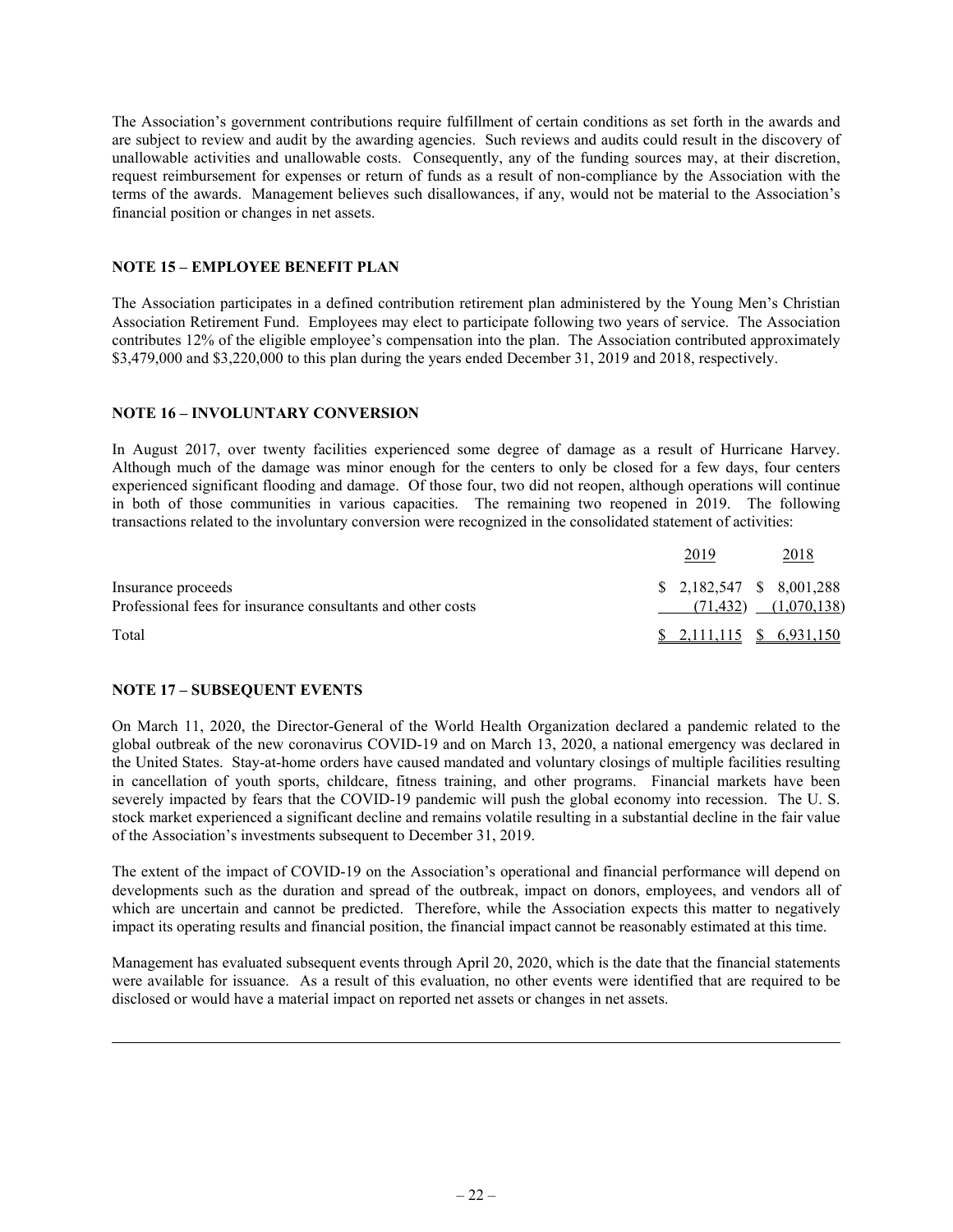Consolidating Statement of Financial Position as of December 31, 2019

|                                                                                                                                                                                                                                  | <b>YMCA</b>                                                                                | <b>FOUNDATION</b>                          | <b>ELIMINATIONS</b>    | CONSOLIDATED                                                                                         |
|----------------------------------------------------------------------------------------------------------------------------------------------------------------------------------------------------------------------------------|--------------------------------------------------------------------------------------------|--------------------------------------------|------------------------|------------------------------------------------------------------------------------------------------|
| <b>ASSETS</b>                                                                                                                                                                                                                    |                                                                                            |                                            |                        |                                                                                                      |
| Cash<br>Accounts receivable<br>Interest receivable<br>Contributions receivable, net<br>Prepaid expenses and other assets<br>Land and buildings held for sale<br>Investments                                                      | \$<br>1,606,286<br>564,577<br>235,341<br>12,622,219<br>2,063,791<br>264,594<br>44,813,964  | \$<br>189,401<br>12,814,715                |                        | \$<br>1,795,687<br>564,577<br>235,341<br>12,622,219<br>2,063,791<br>264,594<br>57,628,679            |
| Bond proceeds held in trust<br>Right to use facilities<br>Operating lease right-of-use assets<br>Property and equipment, net                                                                                                     | 5,670,000<br>3,244,419<br>534,258<br>243,608,984                                           |                                            |                        | 5,670,000<br>3,244,419<br>534,258<br>243,608,984                                                     |
| <b>TOTAL ASSETS</b>                                                                                                                                                                                                              | \$315,228,433                                                                              | \$13,004,116                               | \$<br>$\boldsymbol{0}$ | \$328,232,549                                                                                        |
| <b>LIABILITIES AND NET ASSETS</b><br>Liabilities:<br>Accounts payable<br>Construction payable<br>Accrued expenses<br>Finance lease liabilities<br>Operating lease liabilities<br>Deferred contract revenue<br>Bonds payable, net | \$<br>3,977,721<br>45,186<br>2,795,436<br>4,224,359<br>534,258<br>2,410,352<br>132,229,588 |                                            |                        | $\mathbb{S}$<br>3,977,721<br>45,186<br>2,795,436<br>4,224,359<br>534,258<br>2,410,352<br>132,229,588 |
| <b>Total liabilities</b>                                                                                                                                                                                                         | 146,216,900                                                                                |                                            |                        | 146,216,900                                                                                          |
| Net assets:<br>Without donor restrictions<br>With donor restrictions<br>Total net assets                                                                                                                                         | 158,778,520<br>10,233,013<br>169,011,533                                                   | \$<br>8,998,445<br>4,005,671<br>13,004,116 |                        | 167,776,965<br>14,238,684<br>182,015,649                                                             |
| TOTAL LIABILITIES AND NET ASSETS                                                                                                                                                                                                 | \$315,228,433                                                                              | 13,004,116<br>S.                           | \$<br>$\overline{0}$   | \$328,232,549                                                                                        |